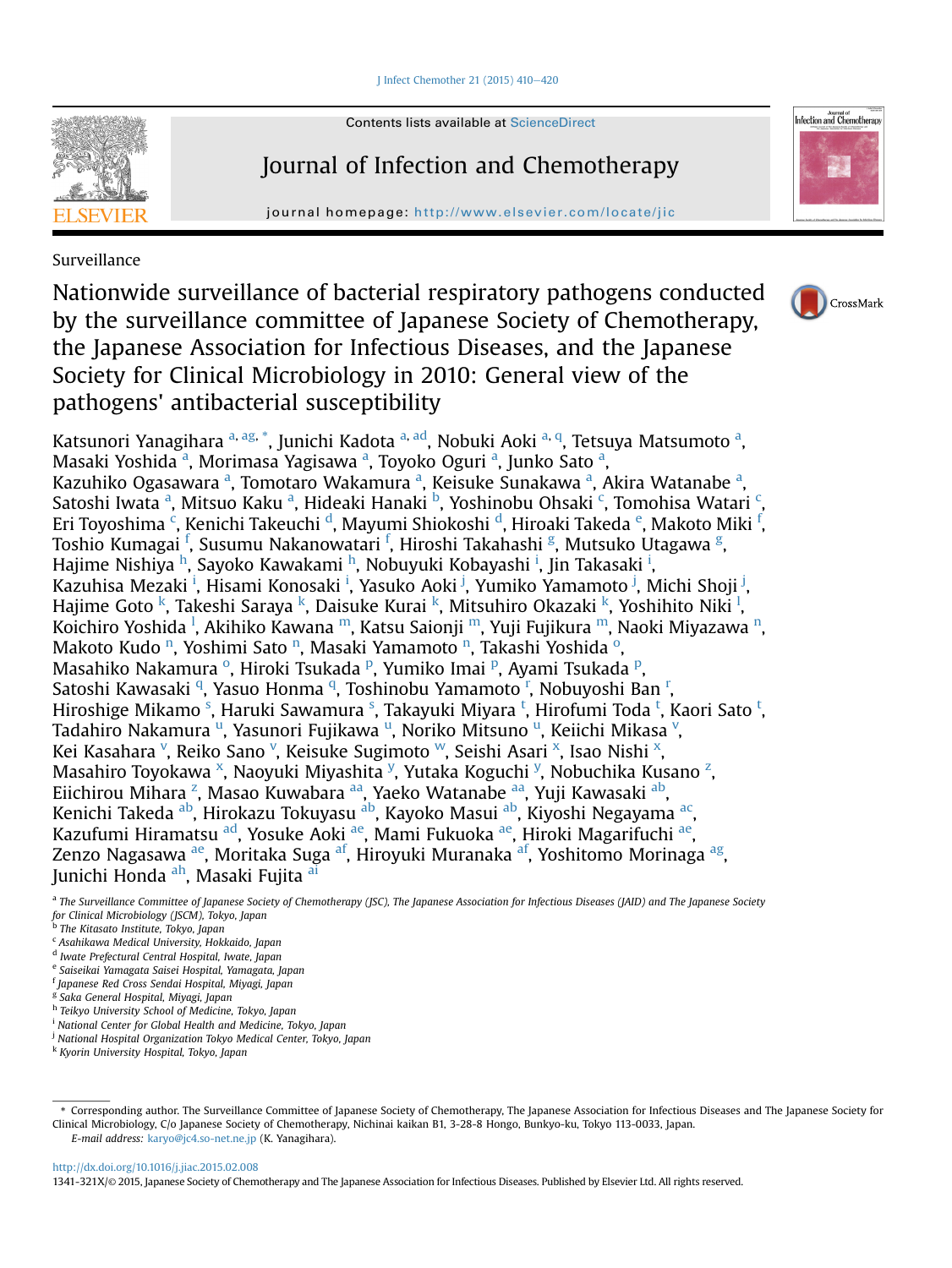- <span id="page-1-0"></span><sup>1</sup> Showa University, School of Medicine, Tokyo, Japan
- <sup>m</sup> National Defense Medical College, Saitama, Japan
- <sup>n</sup> Yokohama City University Hospital, Kanagawa, Japan
- <sup>o</sup> Toyama Prefectural Central Hospital, Toyama, Japan <sup>p</sup> Niigata City General Hospital, Niigata, Japan
- <sup>q</sup> Shinrakuen Hospital, Niigata, Japan
- <sup>r</sup> Kasugai Municipal Hospital, Aichi, Japan
- <sup>s</sup> Aichi Medical University Hospital, Aichi, Japan
- <sup>t</sup> Kinki University, Faculty of Medicine, Osaka, Japan
- <sup>u</sup> Osaka City General Hospital, Osaka, Japan
- <sup>v</sup> Center for Infectious Diseases, Nara Medical University, Nara, Japan
- <sup>w</sup> Kobe Red Cross Hospital, Hyogo, Japan
- <sup>x</sup> Osaka University Hospital, Osaka, Japan
- <sup>y</sup> Kawasaki Medical School, Okayama, Japan
- <sup>z</sup> Okayama University Hospital, Okayama, Japan
- aa Hiroshima Prefectural Hospital, Hiroshima, Japan
- ab Matsue Red Cross Hospital, Shimane, Japan
- ac Kagawa University Hospital, Kagawa, Japan
- ad Oita University Faculty of Medicine, Oita, Japan
- ae Saga University, School of Medicine, Saga, Japan
- af Saiseikai Kumamoto Hospital, Kumamoto, Japan
- ag Nagasaki University School of Medicine, Nagasaki, Japan
- ah St. Mary's Hospital, Fukuoka, Japan
- ai Faculty of Medicine, Fukuoka University, Fukuoka, Fukuoka, Japan

#### article info

Article history: Received 31 July 2014 Received in revised form 13 February 2015 Accepted 19 February 2015 Available online 28 February 2015

Keywords: Surveillance Susceptibility Resistance Respiratory tract infection

# ABSTRACT

The nationwide surveillance on antimicrobial susceptibility of bacterial respiratory pathogens from patients in Japan, was conducted by Japanese Society of Chemotherapy, Japanese Association for Infectious Diseases and Japanese Society for Clinical Microbiology in 2010.

The isolates were collected from clinical specimens obtained from well-diagnosed adult patients with respiratory tract infections during the period from January and April 2010 by three societies. Antimicrobial susceptibility testing was conducted at the central reference laboratory according to the method recommended by Clinical and Laboratory Standard Institutes using maximum 45 antibacterial agents.

Susceptibility testing was evaluable with 954 strains (206 Staphylococcus aureus, 189 Streptococcus pneumoniae, 4 Streptococcus pyogenes, 182 Haemophilus influenzae, 74 Moraxella catarrhalis, 139 Klebsiella pneumoniae and 160 Pseudomonas aeruginosa). Ratio of methicillin-resistant S. aureus was as high as 50.5%, and those of penicillin-intermediate and -resistant S. pneumoniae were 1.1% and 0.0%, respectively. Among H. influenzae, 17.6% of them were found to be  $\beta$ -lactamase-non-producing ampicillin (ABPC)intermediately resistant, 33.5% to be  $\beta$ -lactamase-non-producing ABPC-resistant and 11.0% to be  $\beta$ -lactamase-producing ABPC-resistant strains. Extended spectrum b-lactamase-producing K. pneumoniae and multi-drug resistant P. aeruginosa with metallo  $\beta$ -lactamase were 2.9% and 0.6%, respectively.

Continuous national surveillance of antimicrobial susceptibility of respiratory pathogens is crucial in order to monitor changing patterns of susceptibility and to be able to update treatment recommendations on a regular basis.

© 2015, Japanese Society of Chemotherapy and The Japanese Association for Infectious Diseases. Published by Elsevier Ltd. All rights reserved.

# 1. Introduction

In order to investigate comprehensively the antimicrobial susceptibility and resistance of bacterial respiratory pathogens, Japanese Society of Chemotherapy (JSC) established a nationwide surveillance network in 2006. The first survey was conducted in 2006 and we reported the trend of antimicrobial susceptibilities of bacterial species from patients with respiratory tract infections (RTI) [\[1\]](#page-10-0). Second and third surveys were continuously conducted in 2007 and in 2008, respectively. After third-year study, this survey was decided to be continued in association with JSC, the Japanese Association for Infectious Diseases and the Japanese Society for Clinical Microbiology. In 2009, the fourth year nationwide surveillance was conducted as the first survey conducted by three societies [\[2\]](#page-10-0). Here we report the study of fifth year nationwide surveillance which was the second survey conducted by three societies. These results obtained from this surveillance will be used as

a set of controls for those conducted in future by three societies and by other organizations as well.

## 2. Materials and methods

#### 2.1. Strains and quality control

The bacteria from the patients with RTI were isolated from sputum, specimens collected by trans-tracheal aspiration, or bronchoscopy between April and September in 2010. The subjects in the study were Staphylococcus aureus, Streptococcus pneumoniae, Streptococcus pyogenes, Haemophilus influenzae, Moraxella catarrhalis, Klebsiella pneumoniae and Pseudomonas aeruginosa. Microbiological laboratory test for respiratory pathogens were conducted by standard methods including Gram staining and quantitative culture of various respiratory samples at 34 medical institutions, as listed in [Table 1.](#page-2-0) The isolated bacteria were identified as species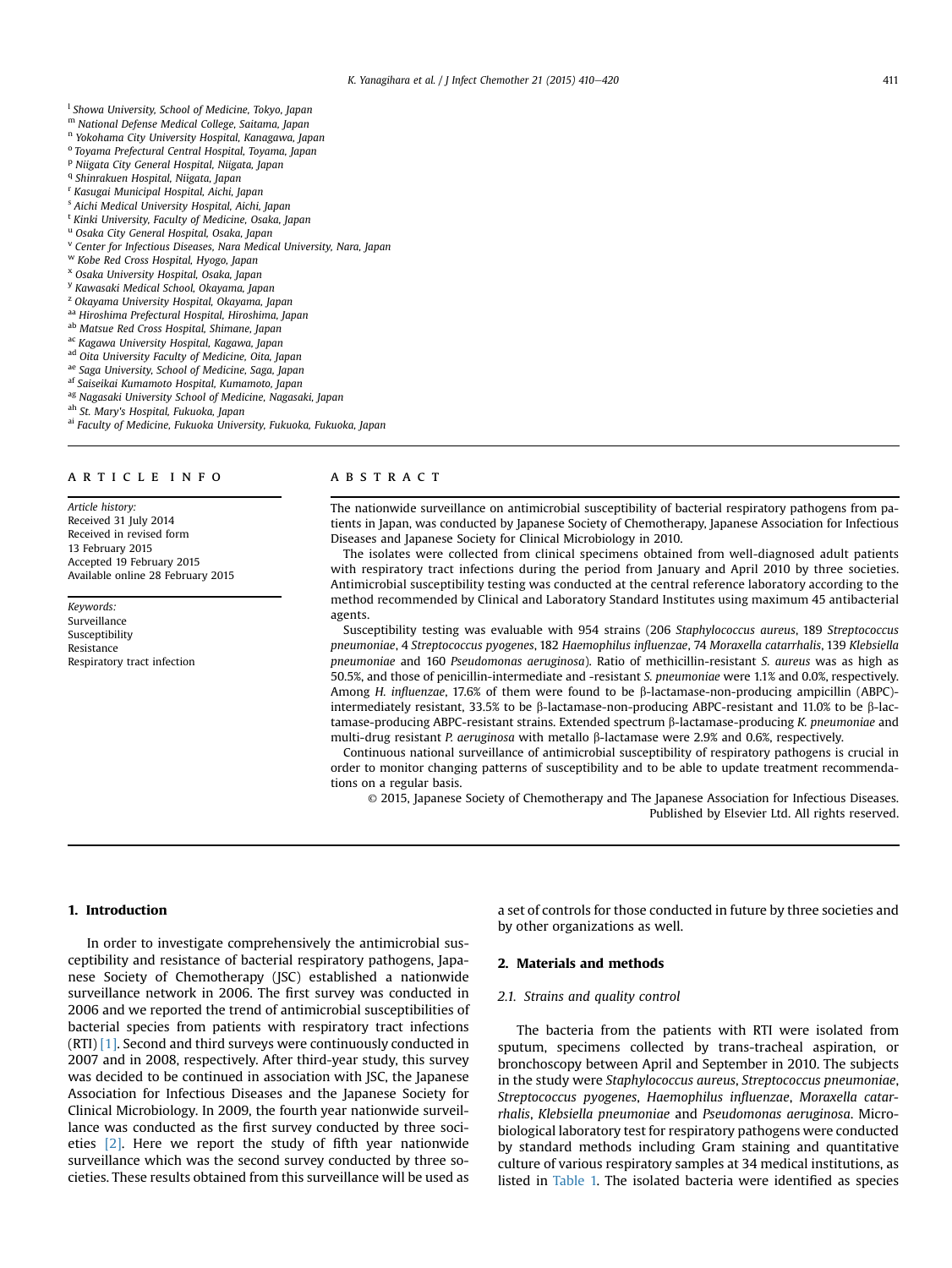<span id="page-2-0"></span>

|  |  |  |  | List of participating institution contributing to our surveillance. |
|--|--|--|--|---------------------------------------------------------------------|
|--|--|--|--|---------------------------------------------------------------------|

| Asahikawa Medical University, Hokkaido, Japan                        |
|----------------------------------------------------------------------|
| Iwate Prefectural Central Hospital, Iwate, Japan                     |
| Saiseikai Yamagata Saisei Hospital, Yamagata, Japan                  |
| Japanese Red Cross Sendai Hospital, Miyagi, Japan                    |
| Saka General Hospital, Miyagi, Japan                                 |
| Teikyo University School of Medicine, Tokyo, Japan                   |
| National Center for Global Health and Medicine, Tokyo, Japan         |
| National Hospital Organization Tokyo Medical Center, Tokyo, Japan    |
| Kyorin University Hospital, Tokyo, Japan                             |
| Showa University, School of Medicine, Tokyo, Japan                   |
| National Defense Medical College, Saitama, Japan                     |
| Yokohama City University Hospital, Kanagawa, Japan                   |
| Toyama Prefectural Central Hospital, Toyama, Japan                   |
| Niigata City General Hospital, Niigata, Japan                        |
| Shinrakuen Hospital, Niigata, Japan                                  |
| Kasugai Municipal Hospital, Aichi, Japan                             |
| Aichi Medical University Hospital, Aichi, Japan                      |
| Kinki University, Faculty of Medicine, Osaka, Japan                  |
| Osaka City General Hospital, Osaka, Japan                            |
| Center for Infectious Diseases, Nara Medical University, Nara, Japan |
| Kobe Red Cross Hospital, Hyogo, Japan                                |
| Osaka University Hospital, Osaka, Japan                              |
| Kawasaki Medical School, Okayama, Japan                              |
| Okayama University Hospital, Okayama, Japan                          |
| Hiroshima Prefectural Hospital, Hiroshima, Japan                     |
| Matsue Red Cross Hospital, Shimane, Japan                            |
| Kagawa University Hospital, Kagawa, Japan                            |
| Oita University Faculty of Medicine, Oita, Japan                     |
| Saga University, School of Medicine, Saga, Japan                     |
| Saiseikai Kumamoto Hospital, Kumamoto, Japan                         |
| Nagasaki University School of Medicine, Nagasaki, Japan              |
| St. Mary's Hospital, Fukuoka, Japan                                  |
| Faculty of Medicine, Fukuoka University, Fukuoka, Japan              |

level in each laboratory. The isolates were stored in the freezer and the causative bacteria judged by physicians were collected. When several strains were detected from the same patient, arbitrary 1 strain was selected. The isolates were suspended in Micro-bank tube (Asuka Junyaku Co.Ltd. Tokyo) and transferred to the central laboratory, the Research Center for Anti-infective Drugs of the Kitasato Institute. The electronic uniform data sheets of each patient from whom these strains isolated were also completed at each institution and sent to the Center so that microbiological data obtained were able to be stratified under the settings and profiles of patients and under the diagnoses.

A total of 1001 strains were received at the center and kept at  $-80$  °C until the antimicrobial susceptibility testing conducted. Re-identification and cultivation of them gave evaluable 954 strains consisted of 206 S. aureus, 189 S. pneumoniae, 4 S. pyogenes, 182 H. influenzae, 74 M. catarrhalis, 139 K. pneumoniae and 160 P. aeruginosa.

Accuracy of determination for minimum inhibitory concentration (MIC) of antibacterial agents was controlled according to the recommendations of Clinical and Laboratory Standards Institute (CLSI) using the following control strains respectively: S. aureus ATCC29213 and Escherichia coli ATCC35218 for clinical isolates of S. aureus and M. catarrhalis; S. pneumoniae ATCC49619 for S. pneumoniae; H. influenzae ATCC49247 for H. influenzae; E. coli ATCC25922 for K. pneumoniae and P. aeruginosa; and P. aeruginosa ATCC27853 for P. aeruginosa. E. coli ATCC35218 was used as a control strain in case of MIC determination for  $\beta$ -lactam antibiotics combined with  $\beta$  -lactamase inhibitors.

# 2.2. Antibacterial agents

The susceptibilities of the bacterial strains were tested for the following 45 antimicrobial agents: four penicillins such as benzylpenicillin (PCG; Meiji Seika Kaisha Ltd.), oxacillin (MPIPC; Meiji), ampicillin (ABPC; Meiji) and piperacillin (PIPC; Toyama Chemical Co., Ltd.); three penicillins in combination with  $\beta$ -lactamase inhibitors such as clavulanic acid-amoxicillin (CVA/AMPC; Glaxo SmithKline K.K.), sulbactam-ABPC (SBT/ABPC; Pfizer Japan Inc.) and tazobactam-PIPC (TAZ/PIPC; Toyama); four oral cephems such as cefaclor (CCL; Shionogi & Co., Ltd.), cefdinir (CFDN; Astellas Pharma Inc.), cefcapene (CFPN; Shionogi), and cefditoren (CDTR; Meiji); eight parenteral cephems such as cefazolin (CEZ; Astellas), cefoxitin (CFX; Banyu Pharmaceutical Co., Ltd.), cefmetazole (CMZ; Daiichi-Sankyo Co., Ltd.), cefotiam (CTM; Takeda Pharmaceutical Co., Ltd.), ceftazidime (CAZ; Glaxo SmithKline), ceftriaxone (CTRX; Chugai Pharmaceutical Co., Ltd.), cefepime (CFPM; Meiji) and cefozopran (CZOP; Takeda); a monobactam aztreonam (AZT; Eisai Co., Ltd.); five carbapenems such as imipenem (IPM; Banyu), panipenem (PAPM; Daiichi-Sankyo), meropenem (MEPM; Dainippon Sumitomo Pharma Co., Ltd.), biapenem (BIPM; Meiji) and doripenem (DRPM; Shionogi); one penem such as faropenem (FRPM; Astellas); four aminoglycosides such as gentamicin (GM; Shionogi), tobramycin (TOB; J-dolph), amikacin (AMK; Banyu) and arbekacin (ABK; Meiji); three macrolides such as erythromycin (EM; Dainippon Sumitomo), clarithromycin (CAM; Toyama) and azithromycin (AZM; Pfizer); a lincosamide clindamycin (CLDM; Dainippon Sumitomo); a tetracycline minocycline (MINO; Wyeth K.K./Takeda); two glycopeptides such as vancomycin (VCM; Shionogi) and teicoplanin (TEIC; Astellas); seven fluoroquinolones such as ciprofloxacin (CPFX; BayerYakuhin Ltd.), levofloxacin (LVFX; Daiichi-Sankyo), tosufloxacin (TFLX; Toyama), moxifloxacin (MFLX; Shionogi), pazufloxacin (PZFX; Toyama), garenoxacin (GRNX; Astellas), and sitafloxacin (STFX; Daiichi Sankyo) and an oxazolidinone linezolide (LZD; Pfizer). These antimicrobial agents were serially diluted and placed under freeze-dried state in respective wells of microplates. The stability of the antimicrobial agent-containing microplates was guaranteed by the manufacturer (Eiken Kagaku) for 9 months.

# 2.3. Susceptibility testing and MIC determination

Susceptibility testing was performed according to CLSI standards M7-A8 for micro-broth dilution method  $[3,4]$ . In brief, cationadjusted Mueller-Hinton broth (25 mg/L Ca<sup>++</sup> and 12.5 mg/L Mg<sup>++</sup>; CA-MH broth) was used to measure MIC against S. aureus, M. catarrhalis, K. pneumoniae and P. aeruginosa. For the determination of the MIC of oxacillin, NaCl was added at 2% to CA-MH broth. For measuring the MICs against S. pneumoniae and H. influenzae, 15 µg/ mL nicotinamide, 5 mg/mL yeast-extract and horse blood at 5% were added to CA-MH broth.

A 0.005 mL portion of test organism solution, grown to turbidity of McFarland Number 0.5 and diluted tenfold with saline, was inoculated to CA-MH broth to make a final volume of  $0.1 \pm 0.02$  mL. This was poured into a well on a microplate (Eiken Kagaku Co., Ltd., Tokyo, Japan) serially diluted freeze-dried test agent was placed, and the MIC was determined with the MIC2000 system (Eiken Kagaku Co., Ltd., Tokyo). Tested ranges were  $0.06-128$  µg/ml for CFDN, CDTR, CAM, and AZM, 0.06-32 µg/ml for TFLX, and  $0.06-256$  µg/ml for the other antimicrobials.

#### 2.4. Detection of  $\beta$ -lactamases

To detect  $\beta$ -lactamases in *H. influenzae*, tests with Nitorocefin desks (Kanto Chemical Co, Inc., Tokyo) were conducted according to the reference manual supplied by the manufacturer.

A recently established rapid detection method, the Cica-Beta Test 1® (Kanto Chemical Co, Inc., Tokyo) being designed to detect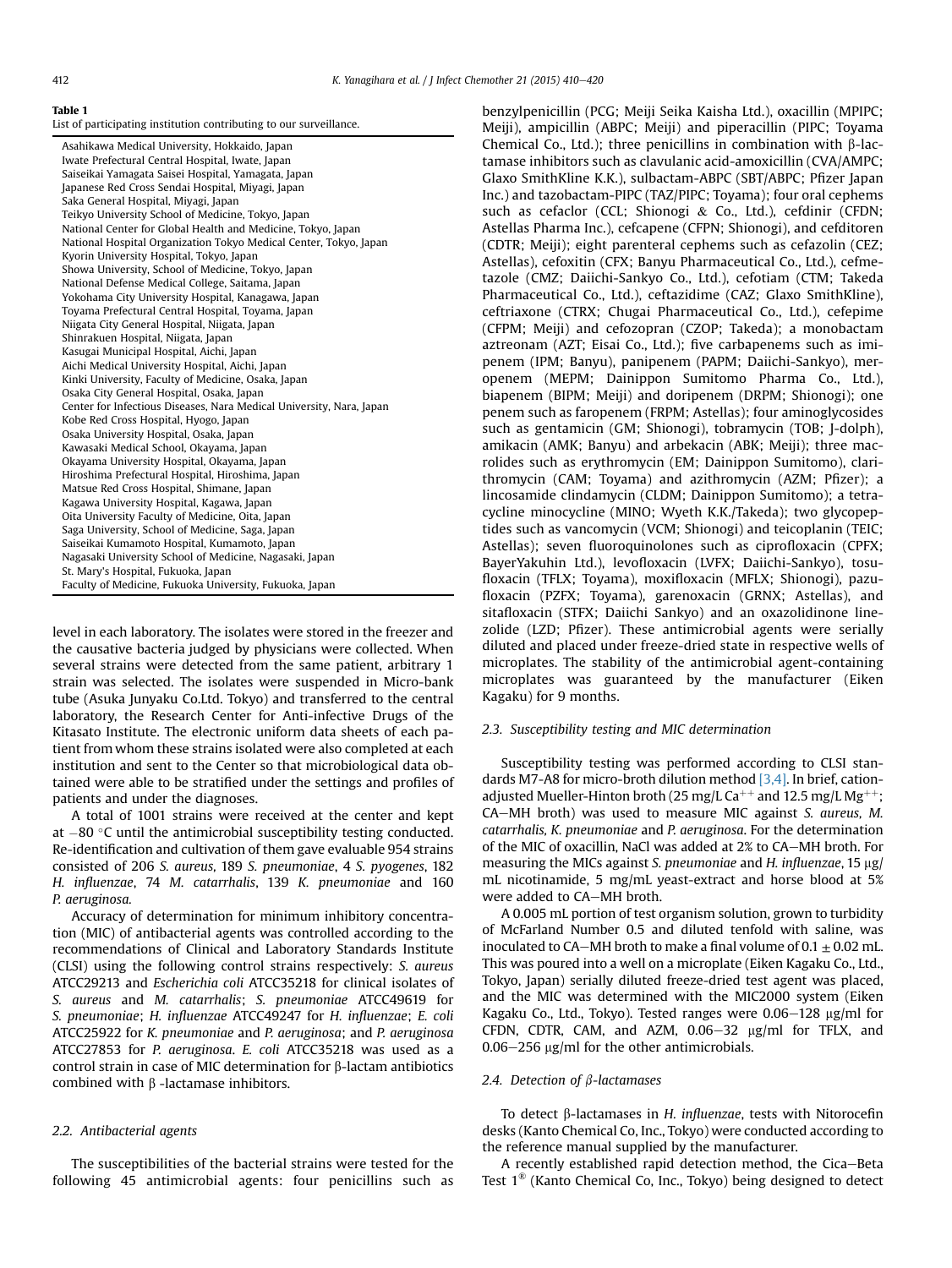Antibacterial susceptibility of Staphylococcus aureus.

| MIC (µg/ml)<br>Susceptibility (%)<br>S<br>50%<br>90%<br>Range<br>$\bf{I}$<br>8<br>PCG<br>32<br>$< 0.06$ to 64<br>25.7<br>$\overline{\phantom{0}}$ | R<br>74.3<br>50.5<br>73.8 |
|---------------------------------------------------------------------------------------------------------------------------------------------------|---------------------------|
|                                                                                                                                                   |                           |
|                                                                                                                                                   |                           |
|                                                                                                                                                   |                           |
| 8<br><b>MPIPC</b><br>$\geq$ 256<br>0.125 to $\geq$ 256<br>49.5<br>$\overline{\phantom{0}}$                                                        |                           |
| 8<br>ABPC<br>32<br>26.2<br>≤0.06 to 64                                                                                                            |                           |
| 4<br>32<br>59.7<br>SBT/ABPC<br>≤0.06 to 64<br>27.2                                                                                                | 13.1                      |
| $\overline{2}$<br>32<br>53.4<br><b>CVA/AMPC</b><br>0.125 to 64<br>$\overline{\phantom{0}}$                                                        | 46.6                      |
| <b>PIPC</b><br>16<br>128<br>0.5 to $\geq$ 256<br>$\overline{\phantom{0}}$<br>-                                                                    | $-$                       |
| $\overline{4}$<br>128<br>TAZ/PIPC<br>53.4<br>0.25 to $\geq$ 256<br>-                                                                              | 46.6                      |
| 8<br>128<br>CCL<br>50.0<br>2.9<br>0.5 to $\geq$ 256                                                                                               | 47.1                      |
| ${\geq}128$<br>2.9<br><b>CFDN</b><br>$\mathbf{1}$<br>50.5<br>0.125 to $\geq$ 128                                                                  | 46.6                      |
| <b>CFPN</b><br>4<br>$\geq$ 256<br>0.25 to $\geq$ 256                                                                                              | $\equiv$                  |
| <b>CDTR</b><br>$\overline{4}$<br>$\geq$ 128<br>0.25 to $\geq$ 128                                                                                 | $\overline{\phantom{0}}$  |
| $\overline{2}$<br>CEZ<br>$\geq$ 256<br>$0.125$ to $\geq$ 256<br>54.4<br>0.5                                                                       | 45.1                      |
| 8<br><b>CFX</b><br>$\geq$ 256<br>2 to $\geq$ 256<br>49.0<br>$\overline{\phantom{0}}$                                                              | 51.0                      |
| $\overline{2}$<br>CMZ<br>64<br>0.5 to 128<br>65.5<br>18.5                                                                                         | 16.0                      |
| $\overline{2}$<br><b>CTM</b><br>$\geq$ 256<br>0.25 to $\geq$ 256<br>$\equiv$                                                                      | $-$                       |
| CAZ<br>16<br>${\geq}128$<br>48.5<br>3.9<br>4 to $\geq$ 128                                                                                        | 47.6                      |
| 8<br>4.9<br><b>CTRX</b><br>${\geq}256$<br>1 to $\geq$ 256<br>50.0                                                                                 | 45.1                      |
| <b>CFPM</b><br>$\overline{4}$<br>$\geq$ 256<br>53.9<br>1.0<br>1 to $\geq$ 256                                                                     | 45.1                      |
| <b>CZOP</b><br>$\mathbf{1}$<br>64<br>0.5 to 128<br>$\overline{\phantom{0}}$                                                                       | $\qquad \qquad -$         |
| $\leq$ 0.06<br>32<br><b>IPM</b><br>61.7<br>5.8<br>$< 0.06$ to $> 128$                                                                             | 32.5                      |
| <b>PAPM</b><br>16<br>0.125<br>≤0.06 to 64<br>$\overline{\phantom{0}}$<br>$\overline{\phantom{0}}$                                                 | $\overline{\phantom{0}}$  |
| <b>MEPM</b><br>32<br>0.25<br>59.2<br>8.8<br>≤0.06 to 64                                                                                           | 32.0                      |
| 32<br><b>BIPM</b><br>0.25<br>≤0.06 to 128<br>$\overline{\phantom{0}}$                                                                             | $\overline{\phantom{0}}$  |
| 16<br><b>DRPM</b><br>0.125<br>≤0.06 to 32                                                                                                         | -                         |
| <b>FRPM</b><br>0.25<br>$\geq$ 256<br>≤0.06 to $≥$ 256                                                                                             | -                         |
| 0.25<br>64<br>66.5<br>2.9<br>GM<br>≤0.06 to $≥$ 256                                                                                               | 30.6                      |
| <b>TOB</b><br>$\geq$ 256<br>50.5<br>3.4<br>$\mathbf{1}$<br>≤0.06 to $≥$ 256                                                                       | 46.1                      |
| AMK<br>4<br>16<br>95.6<br>2.5<br>0.5 to 128                                                                                                       | 1.9                       |
| ABK<br>0.5<br>$\mathbf{1}$<br>0.125 to 2                                                                                                          | $\overline{\phantom{0}}$  |
| EM<br>$\geq$ 256<br>$\geq$ 256<br>36.4<br>1.0<br>0.125 to $\geq$ 256                                                                              | 62.6                      |
| $\geq$ 128<br>${\geq}128$<br>36.9<br>1.0<br>CAM<br>0.125 to $\geq$ 128                                                                            | 62.1                      |
| <b>AZM</b><br>${\geq}128$<br>$\geq$ 128<br>0.5<br>36.4<br>0.25 to $\geq$ 128                                                                      | 63.1                      |
| $\boldsymbol{2}$<br><b>CPFX</b><br>128<br>49.5<br>0.5<br>$< 0.06$ to $> 256$                                                                      | 50.0                      |
| <b>LVFX</b><br>$\mathbf{1}$<br>$\geq$ 256<br>50.0<br>0<br>≤0.06 to $≥$ 256                                                                        | 50.0                      |
| 0.25<br>$\geq$ 32<br><b>TFLX</b><br>$\leq$ 0.06 to $\geq$ 32<br>$\overline{\phantom{0}}$                                                          | $\overline{\phantom{0}}$  |
| 32<br>0.125<br>50.0<br>7.8<br><b>MFLX</b><br>≤0.06 to 64                                                                                          | 42.2                      |
| <b>PZFX</b><br>0.5<br>${\geq}256$<br>0.125 to $\geq$ 256<br>$\overline{\phantom{0}}$<br>$\overline{\phantom{0}}$                                  | <u>.</u>                  |
| 0.125<br>32<br><b>GRNX</b><br>≤0.06 to 64<br>$\overline{\phantom{0}}$                                                                             |                           |
| 8<br><b>STFX</b><br>0.125<br>≤0.06 to 16<br>$\overline{\phantom{0}}$                                                                              | $\overline{\phantom{0}}$  |
| <b>MINO</b><br>0.125<br>16<br>69.9<br>$< 0.06$ to 32<br>6.8                                                                                       | 23.3                      |
| <b>CLDM</b><br>0.25<br>${\geq}256$<br>54.4<br>≤0.06 to $≥$ 256<br>0                                                                               | 45.6                      |
| <b>VCM</b><br>0.25 to 2<br>100<br>$\mathbf{1}$<br>$\mathbf{1}$<br>0                                                                               | $\pmb{0}$                 |
| $\mathbf{1}$<br>2<br><b>TEIC</b><br>${\leq}0.06$ to $8$<br>100<br>0                                                                               | $\pmb{0}$                 |
| $\overline{2}$<br>$\overline{2}$<br>LZD<br>100<br>1 to 2<br>$\overline{\phantom{0}}$                                                              | $\mathbf{0}$              |

The susceptibility of 44 antimicrobial agents against 206 strains of S.aureus was determined. PCG benzylpenicillin, MPIPC oxacillin, ABPC ampicillin, PIPC piperacillin, CVA/ AMPC clavulanic acid - amoxicillin, SBT/ABPC sulbactam - ABPC, TAZ/PIPC tazobactam - PIPC (tazobactam: PIPC = 1: 8), CCL cefaclor, CFDN cefdinir, CFPN cefcapene, CDTR cefditoren, CEZ cefazolin, CFX cefoxitin, CMZ cefmetazole, CTM cefotiam, CAZ ceftazidime, CTRX ceftriaxone, CFPM cefepime, CZOP cefozopran, AZT aztreonam, IPM imipenem, PAPM panipenem, MEPM meropenem, BIPM biapenem, DRPM doripenem, FRPM faropenem, GM gentamicin, TOB tobramycin, AMK amikacin, ABK arbekacin, EM erythromycin, CAM clarithromycin, AZM azithromycin, CLDM clindamycin, MINO minocycline, VCM vancomycin, TEIC teicoplanin, CPFX ciprofloxacin, LVFX levofloxacin, TFLX tosufloxacin, MFLX moxifloxacin, PZFX pazufloxacin, GRNX garenoxacin, STFX sitafloxacin, LZD linezolid.

extended spectrum  $\beta$ -lactamase (ESBL) and metallo  $\beta$ -lactamase (MBL) directly in colonies of Gram-negative rods [\[5\],](#page-10-0) was employed to identify K. pneumoniae and P. aeruginosa strains which produce such  $\beta$ -lactamases.

# 3. Results

# 3.1. Staphylococcus aureus

The in vitro antimicrobial susceptibilities, as  $MIC_{50}$  /  $MIC_{90}$ values, and the range of MICs for S. aureus isolates are shown in Table 2. Among the total 206 strains of S. aureus, 104 strains (50.5%) were found to be methicillin-resistant S. aureus (MRSA; MIC of MPIPC  $\geq$  4 µg/mL) [[Table 3\]](#page-4-0).

#### 3.2. Susceptibility of methicillin-susceptible S. aureus (MSSA)

The MIC $_{90}$ s of penicillins against 102 MSSA strains were 4.0–8.0  $\mu$ g/mL; however, the MIC<sub>90</sub> of penicillins in combinations with  $\beta$ -lactamase inhibitors (CVA/AMPC, SBT/ABPC and TAZ/PIPC) decreased to  $1.0-4.0$  µg/mL. The MIC<sub>90</sub>s of CCL, CAZ, CTRX, CFPM and CFX ranged from 2.0 to 8.0  $\mu$ g/mL and those of the other seven cephems from 0.25 to 1.0  $\mu$ g/mL. Carbapenems showed the strongest activity, with MIC<sub>90</sub>s of  $\leq$ 0.125 µg/mL. As for aminoglycosides, GM, TOB, AMK and ABK showed MIC $_{90}$  of 8.0, 8.0, 4.0 and 0.5  $\mu$ g/mL, respectively. Among the macrolide-lincosamide antibiotics, CLDM showed relatively strong activity with MIC $_{90}$  of 0.25  $\mu$ g/mL, but the rest of macrolides showed weak activity with MIC<sub>90</sub>s of  $\geq$ 128 µg/ mL. Relatively strong activities of MINO, VCM, TEIC and LZD were shown, with MIC<sub>90</sub>s of 0.125–2.0  $\mu$ g/mL. MIC<sub>90</sub>s of the seven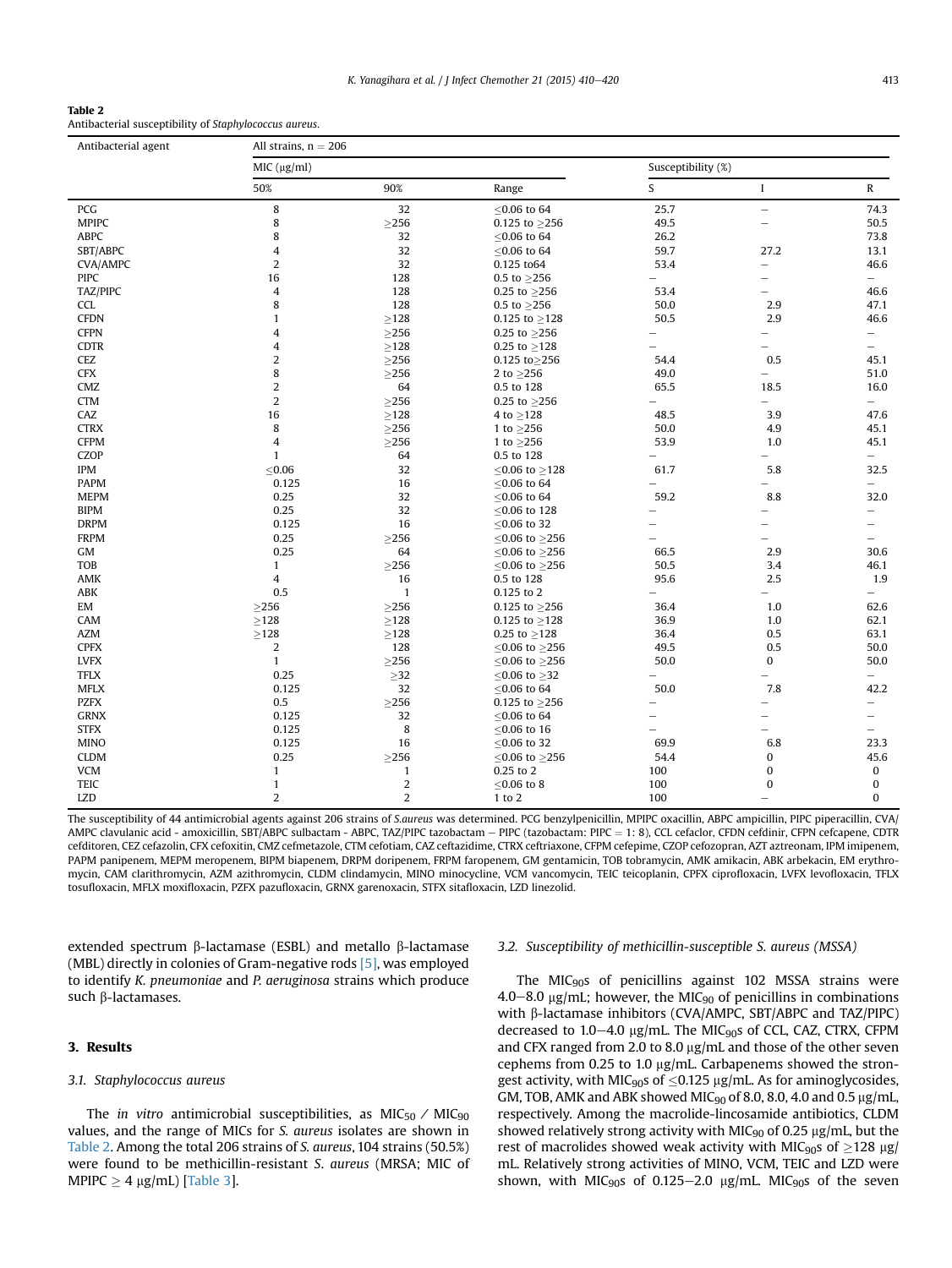<span id="page-4-0"></span>Antibacterial susceptibility of Staphylococcus aureus (MRSA and MSSA).

| Antibacterial agent |                | $MRSA$ , $n = 104$<br>$MSSA, n = 102$ |                           |                          |                          |                          |                  |                |                     |                          |                          |                          |
|---------------------|----------------|---------------------------------------|---------------------------|--------------------------|--------------------------|--------------------------|------------------|----------------|---------------------|--------------------------|--------------------------|--------------------------|
|                     | MIC (µg/ml)    |                                       |                           |                          | Susceptibility (%)       |                          | MIC (µg/ml)      |                |                     |                          | Susceptibility (%)       |                          |
|                     | 50%            | 90%                                   | Range                     | S.                       | $\mathbf{I}$             | ${\bf R}$                | 50%              | 90%            | Range               | S.                       | $\mathbf{I}$             | $\mathbb{R}$             |
| PCG                 | 16             | 32                                    | 4 to 64                   | $\mathbf{0}$             | $\overline{\phantom{0}}$ | 100                      | 0.125            | 8              | $< 0.06$ to 32      | 52.0                     | $\overline{\phantom{0}}$ | 48.0                     |
| <b>MPIPC</b>        | 128            | $\geq$ 256                            | 8 to ≥256                 | $\bf{0}$                 | $\qquad \qquad -$        | 100                      | 0.25             | 0.5            | 0.125 to 2          | 100                      | $\qquad \qquad -$        | 0                        |
| <b>ABPC</b>         | 32             | 32                                    | 8 to 64                   | $\mathbf{0}$             | $\qquad \qquad -$        | 100                      | 0.25             | 4              | $\leq$ 0.06 to 16   | 52.9                     | $\overline{\phantom{0}}$ | 47.1                     |
| SBT/ABPC            | 16             | 32                                    | 2 to 64                   | 20.2                     | 53.8                     | 26.0                     | 0.25             | 1              | $\leq$ 0.06 to 4    | 100                      | $\mathbf{0}$             | 0                        |
| <b>CVA/AMPC</b>     | 16             | 32                                    | 2 to 64                   | 7.7                      | $\overline{\phantom{0}}$ | 92.3                     | 0.25             | $\mathbf{1}$   | 0.125 to 2          | 100                      | $\overline{\phantom{0}}$ | $\mathbf{0}$             |
| <b>PIPC</b>         | 128            | $\geq$ 256                            | 8 to $\geq$ 256           |                          |                          |                          | $\mathbf{1}$     | 8              | 0.5 to 32           | $\overline{\phantom{0}}$ | ÷                        | -                        |
| TAZ/PIPC            | 64             | >256                                  | 4 to ≥256                 | 7.7                      | $\overline{\phantom{0}}$ | 92.3                     | 0.5              | 1              | 0.25 to 2           | 100                      | $\overline{\phantom{0}}$ | $\bf{0}$                 |
| <b>CCL</b>          | 128            | $\geq$ 256                            | 8 to $\geq$ 256           | 1.0                      | 5.7                      | 93.3                     | $\mathbf{1}$     | 2              | 0.5 to 8            | 100                      | 0                        | $\bf{0}$                 |
| <b>CFDN</b>         | $\geq$ 128     | >128                                  | 1 to $\geq$ 128           | 1.9                      | 5.8                      | 92.2                     | 0.25             | 0.5            | 0.125 to 0.5        | 100                      | $\bf{0}$                 | $\Omega$                 |
| <b>CFPN</b>         | $\geq$ 256     | $\geq$ 256                            | 4 to $\geq$ 256           |                          | $\overline{\phantom{0}}$ |                          | $\mathbf{1}$     | $\mathbf{1}$   | 0.25 to 2           | $\overline{\phantom{0}}$ | $\overline{\phantom{0}}$ |                          |
| <b>CDTR</b>         | 64             | >128                                  | 4 to $\geq$ 128           |                          |                          |                          | 0.5              | $\mathbf{1}$   | 0.25 to 2           | $\overline{\phantom{0}}$ | $\overline{\phantom{0}}$ |                          |
| CEZ                 | $\geq$ 256     | >256                                  | 2 to $\geq$ 256           | 9.6                      | 1.0                      | 89.4                     | 0.25             | 0.5            | 0.125 to 1          | 100                      | 0                        | $\bf{0}$                 |
| <b>CFX</b>          | 128            | >256                                  | 8 to $>256$               | $\mathbf{0}$             | $\overline{\phantom{0}}$ | 100                      | $\overline{2}$   | 4              | 2 to 8              | 99.0                     | $\overline{\phantom{0}}$ | 1.0                      |
| CMZ                 | 32             | 128                                   | 2 to 128                  | 31.7                     | 36.6                     | 31.7                     | $\mathbf{1}$     | $\mathbf{1}$   | 0.5 to 1            | 100                      | 0                        | 0                        |
| <b>CTM</b>          | 128            | >256                                  | 2 to $\geq$ 256           |                          |                          | $\qquad \qquad -$        | 0.5              | $\mathbf{1}$   | 0.25 to 1           |                          | $\overline{\phantom{0}}$ | -                        |
| CAZ                 | $\geq$ 128     | $\geq$ 128                            | 8 to $\geq$ 128           | 1.0                      | 4.8                      | 94.2                     | 8                | 8              | 4 to 16             | 97.1                     | 2.9                      | $\bf{0}$                 |
| <b>CTRX</b>         | $\geq$ 256     | >256                                  | 8 to ≥256                 | 1.0                      | 9.6                      | 89.4                     | $\overline{4}$   | 4              | 1 to 8              | 100                      | $\mathbf{0}$             | 0                        |
| <b>CFPM</b>         | 128            | $\geq$ 256                            | 4 to $\geq$ 256           | 8.7                      | 1.9                      | 89.4                     | $\boldsymbol{2}$ | $\overline{2}$ | $1$ to $4$          | 100                      | 0                        | $\mathbf{0}$             |
| <b>CZOP</b>         | 32             | 64                                    | 1 to 128                  | $\overline{\phantom{0}}$ |                          |                          | $\mathbf{1}$     | $\mathbf{1}$   | 0.5 to 1            | $\overline{\phantom{0}}$ | $\overline{\phantom{0}}$ |                          |
| <b>IPM</b>          | 16             | 64                                    | $≤0.06$ to $≥128$         | 24.0                     | 11.6                     | 64.4                     | $\leq$ 0.06      | $≤0.06$        | ≤0.06 to 0.125      | 100                      | 0                        | $\mathbf{0}$             |
| <b>PAPM</b>         | 16             | 32                                    | $<$ 0.06 to 64            |                          | $\qquad \qquad -$        | $\overline{\phantom{0}}$ | $\leq 0.06$      | < 0.06         | $<$ 0.06 to 0.125   | $\qquad \qquad -$        |                          | $\overline{\phantom{0}}$ |
| <b>MEPM</b>         | 16             | 32                                    | 0.25 to 64                | 19.2                     | 17.3                     | 63.5                     | $\leq 0.06$      | 0.125          | ≤0.06 to 0.125      | 100                      | 0                        | $\mathbf{0}$             |
| <b>BIPM</b>         | 16             | 64                                    | 0.25 to 128               | $\overline{\phantom{0}}$ |                          |                          | < 0.06           | < 0.06         | $<$ 0.06 to 0.125   | $\qquad \qquad -$        | ÷                        |                          |
| <b>DRPM</b>         | 8              | 16                                    | 0.125 to 32               | $\overline{\phantom{0}}$ |                          | $\overline{\phantom{0}}$ | $≤0.06$          | ≤ $0.06$       | ≤0.06 to 0.125      | $\overline{\phantom{0}}$ |                          |                          |
| <b>FRPM</b>         | $\geq$ 256     | $\geq$ 256                            | 0.25 to $\geq$ 256        | $\qquad \qquad -$        | $\qquad \qquad -$        | $\qquad \qquad -$        | $\leq 0.06$      | 0.125          | ≤0.06 to 0.125      | $\overline{\phantom{0}}$ | $\overline{\phantom{0}}$ |                          |
| GM                  | 16             | 64                                    | $\leq$ 0.06 to $\geq$ 256 | 44.2                     | 2.9                      | 52.9                     | 0.25             | 8              | 0.125 to $\geq$ 256 | 89.2                     | 3.0                      | 7.8                      |
| <b>TOB</b>          | 128            | $\geq$ 256                            | 0.25 to $\geq$ 256        | 12.5                     | 3.8                      | 83.7                     | 0.5              | 8              | $\leq$ 0.06 to 64   | 89.2                     | 3.0                      | 7.8                      |
| AMK                 | 8              | 16                                    | 0.5 to 128                | 91.3                     | 4.9                      | 3.8                      | 2                | 4              | 0.5 to 8            | 100                      | $\mathbf{0}$             | $\mathbf 0$              |
| ABK                 | 0.5            | $\mathbf{1}$                          | 0.125 to 2                |                          | $\overline{\phantom{0}}$ | $\overline{\phantom{0}}$ | 0.5              | 0.5            | 0.125 to 2          | $\overline{\phantom{0}}$ | $\qquad \qquad -$        |                          |
| EM                  | $\geq$ 256     | >256                                  | 0.25 to $\geq$ 256        | 1.0                      | $\mathbf{0}$             | 99.0                     | 0.25             | $\geq$ 256     | 0.125 to $\geq$ 256 | 72.5                     | 2.0                      | 25.5                     |
| CAM                 | $\geq$ 128     | $\geq$ 128                            | 0.25 to $\geq$ 128        | 1.0                      | 0                        | 99.0                     | 0.25             | $\geq$ 128     | 0.125 to $\geq$ 128 | 73.5                     | 2.0                      | 24.5                     |
| <b>AZM</b>          | $\geq$ 128     | $\geq$ 128                            | 1 to $\geq$ 128           | 1.0                      | 0                        | 99.0                     | $\mathbf{1}$     | ${\geq}128$    | 0.25 to $\geq$ 128  | 72.5                     | 1.0                      | 26.5                     |
| <b>CPFX</b>         | 128            | $\geq$ 256                            | 0.125 to $\geq$ 256       | 6.7                      | $\bf{0}$                 | 93.3                     | 0.5              | $\mathbf{1}$   | ≤0.06 to $≥$ 256    | 93.1                     | 1.0                      | 5.9                      |
| <b>LVFX</b>         | 32             | $\geq$ 256                            | 0.125 to $\geq$ 256       | 6.7                      | $\bf{0}$                 | 93.3                     | 0.25             | 0.5            | ≤0.06 to $≥$ 256    | 94.1                     | 0                        | 5.9                      |
| <b>TFLX</b>         | $\geq$ 32      | $\geq$ 32                             | ≤0.06 to $≥32$            | $\overline{\phantom{0}}$ | $\overline{\phantom{0}}$ | $\overline{\phantom{0}}$ | $≤0.06$          | 0.125          | ≤0.06 to $≥32$      | $\overline{\phantom{0}}$ | $\overline{\phantom{0}}$ | $\overline{\phantom{0}}$ |
| <b>MFLX</b>         | 8              | 32                                    | $< 0.06$ to 64            | 6.7                      | 13.5                     | 79.8                     | $≤0.06$          | 0.125          | $\leq$ 0.06 to 64   | 94.1                     | 2.0                      | 3.9                      |
| <b>PZFX</b>         | 16             | $\geq$ 256                            | 0.125 to $\geq$ 256       | $\overline{\phantom{0}}$ | $\overline{\phantom{0}}$ | $\equiv$                 | 0.25             | 0.25           | 0.125 to $\geq$ 256 | $\overline{\phantom{0}}$ | $\overline{\phantom{0}}$ | -                        |
| <b>GRNX</b>         | 4              | 32                                    | $< 0.06$ to 64            | $\overline{\phantom{0}}$ | $\overline{\phantom{0}}$ |                          | $\leq 0.06$      | < 0.06         | ${\le}0.06$ to 32   | L.                       | $\overline{\phantom{0}}$ |                          |
| <b>STFX</b>         | $\overline{2}$ | 8                                     | ≤0.06 to 16               | $\overline{\phantom{0}}$ | $\overline{\phantom{0}}$ | $\overline{\phantom{0}}$ | $≤0.06$          | ≤ $0.06$       | $\leq$ 0.06 to 16   | $\overline{\phantom{0}}$ | -                        | $\overline{\phantom{0}}$ |
| <b>MINO</b>         | 8              | 16                                    | $<$ 0.06 to 32            | 42.3                     | 11.5                     | 46.2                     | 0.125            | 0.125          | $< 0.06$ to 8       | 98.0                     | 2.0                      | $\mathbf{0}$             |
| <b>CLDM</b>         | $\geq$ 256     | $\geq$ 256                            | 0.125 to $\geq$ 256       | 12.5                     | $\mathbf{0}$             | 87.5                     | 0.125            | 0.25           | ≤0.06 to $≥$ 256    | 97.1                     | 0                        | 2.9                      |
| <b>VCM</b>          | $\mathbf{1}$   | $\mathbf{1}$                          | 0.25 to 2                 | 100                      | 0                        | $\mathbf{0}$             | $\mathbf{1}$     | $\mathbf{1}$   | 0.25 to 2           | 100                      | $\bf{0}$                 | 0                        |
| <b>TEIC</b>         | $\mathbf{1}$   | $\overline{2}$                        | 0.25 to 8                 | 100                      | 0                        | $\bf{0}$                 | 0.5              | $\mathbf{1}$   | $\leq$ 0.06 to 4    | 100                      | 0                        | 0                        |
| <b>LZD</b>          | $\overline{2}$ | 2                                     | $1$ to $2$                | 100                      | $\qquad \qquad -$        | $\bf{0}$                 | $\overline{2}$   | $\overline{2}$ | 1 to 2              | 100                      | $\overline{\phantom{0}}$ | 0                        |
|                     |                |                                       |                           |                          |                          |                          |                  |                |                     |                          |                          |                          |

The susceptibility of 44 antimicrobial agents against 104 strains of MRSA and 102 strains of MSSA was determined. Ratio of MRSA was 50.5%.

fluoroquinolones were within the range of  $\leq$ 0.06–1.0 µg/mL. GRNX and STFX showed the strongest activities among the fluoroquinolones.

## 3.3. Susceptibility of MRSA

Only four agents, ABK, VCM, TEIC and LZD, showed strong activity against MRSA with MIC<sub>90</sub> of  $\leq$ 2.0 µg/mL. MINO showed weak activity with MIC<sub>90</sub>s of 16  $\mu$ g/mL. Other agents showed almost no activity, with MIC<sub>90</sub>s of  $\geq$ 32 µg/mL.

## 3.4. Streptococcus pneumoniae

The susceptibilities of the 189 strains of S. pneumoniae to PCG revealed that 187 strains (98.9%), 2 strains (1.1%), and 0 strains (0.0%) were identified as penicillin-susceptible (PSSP), penicillinintermediate (PISP), and penicillin-resistant strains (PRSP), respectively, with the breakpoint for PCG defined by the CLSI standards [\[Table 4](#page-5-0)].

Among the  $\beta$ -lactams, CCL, CAZ and CMZ showed high MIC<sub>90</sub>s (64, 8 and 16  $\mu$ g/mL, respectively) while many of the other  $\beta$ - lactams, except for the carbapenems, showed potent activities, with MIC<sub>90</sub>s of 1.0–4.0 µg/mL. All five carbapenems showed strong activities (MIC<sub>90</sub>: <0.25  $\mu$ g/mL) against all S. *pneumoniae* strains, regardless of their different susceptibilities to PCG. Fluoroquinolones also showed potent activities against the strains with MIC $_{90}$ s of <0.06–2 µg/mL. STFX was the strongest fluoroquinolone and the MIC against all strains was  $\leq$ 0.5 µg/mL. The glycopeptides (VCM and TEIC) showed strong activities (MIC<sub>90</sub>:  $\leq$ 0.5 µg/mL). Aminoglycosides were substantially less active, with  $MIC_{90}$ s of  $8.0-64.0$  µg/mL. High frequencies of resistance against the macrolide antibiotics, EM, CAM, and AZM, were shown, with  $MIC_{90}$ s of  $>128 \mu g/mL$ .

## 3.5. Streptococcus pyogenes

The susceptibilities of the 4 S. pyogenes strains are summarized in [Table 5.](#page-6-0) All  $\beta$ -lactams showed strong activities (MIC<sub>90</sub>:  $\leq$ 0.5 µg/ mL). Aminoglycosides and macrolides were less active, with MIC<sub>90</sub>s of 8.0 $\geq$ 256 µg/mL. Among fluoroquinolones, MFLX, GRNX and STFX showed potent activities (MIC<sub>90</sub>:  $\leq$ 0.25 µg/mL), while the  $MIC_{90}$  of PZFX was 4.0 µg/mL.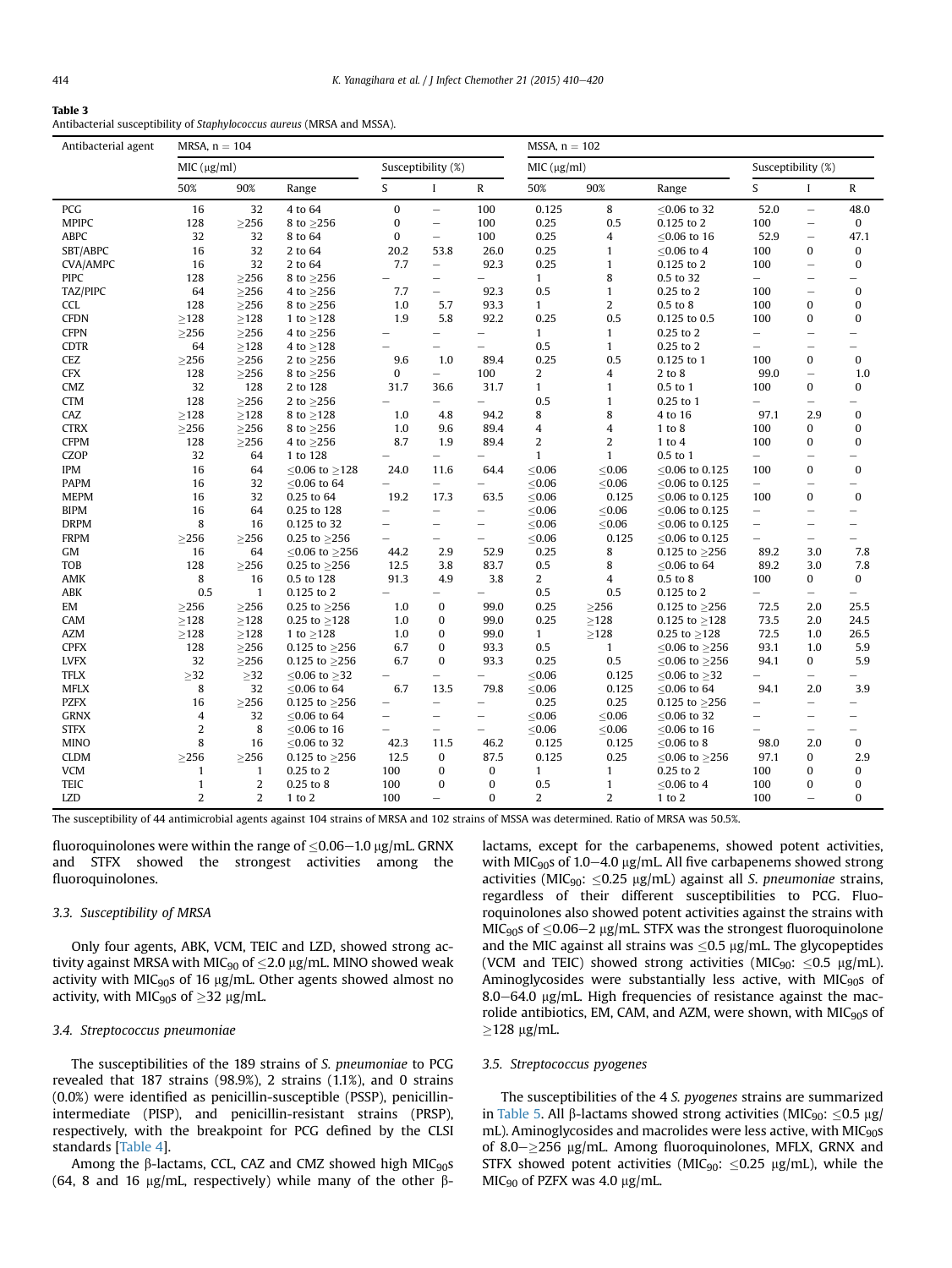<span id="page-5-0"></span>Antibacterial susceptibility of Streptococcus pneumoniae.

|                 | Antibacterial agent All strains, $n = 189$ |                |                           |                          |                          | PSSP, $n = 187$          |              |                |                           |                          | PISP, $n = 2$            |                          |                |                |  |
|-----------------|--------------------------------------------|----------------|---------------------------|--------------------------|--------------------------|--------------------------|--------------|----------------|---------------------------|--------------------------|--------------------------|--------------------------|----------------|----------------|--|
|                 | MIC(µg/ml)                                 |                |                           | Susceptibility (%)       |                          |                          | MIC(µg/ml)   |                |                           | Susceptibility (%)       |                          |                          | MIC(µg/ml)     |                |  |
|                 | 50%                                        | 90%            | Range                     | S.                       | $\mathbf{I}$             | $\mathbb{R}$             | 50%          | 90%            | Range                     | S                        | $\mathbf{I}$             | R                        | 50%            | 90%            |  |
| PCG             | 0.25                                       | $\overline{c}$ | $< 0.06$ to 4             | 42.9                     | 41.8                     | 15.3                     | 0.25         | $\overline{c}$ | $<$ 0.06 to 2             | 100                      | $\Omega$                 | $\mathbf{0}$             | 4              | 4              |  |
| <b>ABPC</b>     | 0.25                                       | $\overline{2}$ | $< 0.06$ to 8             |                          |                          | $\equiv$                 | 0.25         | 2              | $<$ 0.06 to 4             | $\overline{\phantom{0}}$ | -                        | $\overline{\phantom{0}}$ | 8              | 8              |  |
| SBT/ABPC        | 0.25                                       | $\overline{2}$ | $< 0.06$ to 8             |                          |                          |                          | 0.25         | 2              | $<$ 0.06 to 4             | $\overline{\phantom{0}}$ | L,                       | $\qquad \qquad -$        | 8              | 8              |  |
| <b>CVA/AMPC</b> | 0.125                                      | $\mathbf{1}$   | $\leq$ 0.06 to 4          | 99.5                     | 0.5                      | $\mathbf{0}$             | 0.125        | $\mathbf{1}$   | $\leq$ 0.06 to 2          | 100                      | $\bf{0}$                 | $\bf{0}$                 | $\mathbf{1}$   | 4              |  |
| <b>PIPC</b>     | 0.25                                       | $\overline{2}$ | $<$ 0.06 to 8             | $\overline{\phantom{0}}$ |                          | $\overline{\phantom{0}}$ | 0.25         | $\overline{2}$ | $<$ 0.06 to 4             | $\overline{\phantom{0}}$ | -                        | $\qquad \qquad -$        | $\overline{4}$ | 8              |  |
| TAZ/PIPC        | 0.25                                       | $\overline{2}$ | $< 0.06$ to 4             |                          |                          | $\overline{\phantom{0}}$ | 0.25         | 2              | $\leq$ 0.06 to 4          | $\overline{\phantom{0}}$ |                          | $\overline{\phantom{0}}$ | 4              | 4              |  |
| <b>CCL</b>      | 4                                          | 64             | 0.25 to 128               | 41.8                     | 6.3                      | 51.9                     | 4            | 64             | 0.25 to 128               | 42.2                     | 6.5                      | 51.3                     | 128            | 128            |  |
| <b>CFDN</b>     | 0.5                                        | $\overline{4}$ | ≤0.06 to 32               | 50.8                     | 10.6                     | 38.6                     | 0.5          | 4              | ≤0.06 to 32               | 51.3                     | 10.7                     | 38.0                     | 8              | 16             |  |
| <b>CFPN</b>     | 0.25                                       | 1              | $<$ 0.06 to 16            |                          |                          |                          | 0.25         | $\mathbf{1}$   | $<$ 0.06 to 16            | $\overline{\phantom{0}}$ |                          |                          | $\mathbf{1}$   | 4              |  |
| <b>CDTR</b>     | 0.125                                      | 0.5            | $\leq$ 0.06 to 4          | $\overline{\phantom{0}}$ |                          | $\overline{\phantom{0}}$ | 0.125        | 0.5            | $\leq$ 0.06 to 4          |                          |                          | $\overline{\phantom{0}}$ | $\mathbf{1}$   | $\overline{2}$ |  |
| CEZ             | 0.5                                        | 2              | $<$ 0.06 to 32            |                          |                          | $\overline{\phantom{0}}$ | 0.5          | 2              | $<$ 0.06 to 32            |                          |                          | $\overline{\phantom{0}}$ | $\overline{4}$ | 32             |  |
| CMZ             | $\mathbf{1}$                               | 16             | $< 0.06$ to 64            | $\overline{\phantom{0}}$ |                          |                          | $\mathbf{1}$ | 16             | $<$ 0.06 to 32            |                          |                          | $\overline{\phantom{0}}$ | 32             | 64             |  |
| <b>CTM</b>      | 0.5                                        | $\overline{4}$ | $<$ 0.06 to 32            |                          |                          | $\overline{\phantom{0}}$ | 0.5          | $\overline{4}$ | $<$ 0.06 to 16            | $\overline{\phantom{0}}$ | $\overline{\phantom{0}}$ | $\qquad \qquad -$        | $\overline{4}$ | 32             |  |
| CAZ             | 4                                          | 8              | $\leq$ 0.06 to 64         |                          |                          |                          | 4            | 8              | ≤0.06 to 64               |                          |                          | $\overline{\phantom{0}}$ | 16             | 16             |  |
| <b>CTRX</b>     | 0.5                                        | $\mathbf{1}$   | $< 0.06$ to 4             | 96.8                     | 1.1                      | 2.1                      | 0.5          | $\mathbf{1}$   | $< 0.06$ to 4             | 97.9                     | 0.5                      | 1.6                      | $\overline{2}$ | 4              |  |
| <b>CFPM</b>     | 0.5                                        | $\mathbf{1}$   | $\leq$ 0.06 to 8          | 95.8                     | 3.2                      | 1.1                      | 0.5          | $\mathbf{1}$   | $\leq$ 0.06 to 8          | 96.3                     | 2.6                      | 1,1                      | $\mathbf{1}$   | 2              |  |
| <b>CZOP</b>     | 0.5                                        | $\mathbf{1}$   | $<$ 0.06 to 4             | $\overline{\phantom{0}}$ |                          | $\equiv$                 | 0.5          | $\mathbf{1}$   | $<$ 0.06 to 4             |                          |                          |                          | $\overline{2}$ | $\overline{4}$ |  |
| <b>IPM</b>      | < 0.06                                     | 0.25           | $<$ 0.06 to 1             | 77.2                     | 21.2                     | 1.6                      | < 0.06       | 0.25           | $\leq$ 0.06 to 1          | 78.1                     | 20.8                     | 1.1                      | 0.5            | $\mathbf{1}$   |  |
| <b>PAPM</b>     | < 0.06                                     | 0.125          | $<$ 0.06 to 0.25          | $\overline{\phantom{0}}$ |                          |                          | < 0.06       | 0.125          | $<$ 0.06 to 0.25          |                          |                          |                          | 0.125          | 0.25           |  |
| <b>MEPM</b>     | < 0.06                                     | 0.25           | $<$ 0.06 to 1             | 92.6                     | 6.3                      | 1.1                      | < 0.06       | 0.25           | $<$ 0.06 to 1             | 93.6                     | 5.9                      | 0.5                      | 0.5            | $\mathbf{1}$   |  |
| <b>BIPM</b>     | < 0.06                                     | 0.25           | $<$ 0.06 to 1             |                          |                          | -                        | < 0.06       | 0.25           | $<$ 0.06 to 0.5           |                          |                          | $\overline{\phantom{0}}$ | 0.5            | $\mathbf{1}$   |  |
| <b>DRPM</b>     | ≤ $0.06$                                   | 0.25           | $\leq$ 0.06 to 1          | $\overline{\phantom{0}}$ |                          | $\equiv$                 | < 0.06       | 0.25           | ≤0.06 to 0.5              | $\overline{\phantom{0}}$ |                          | $\overline{\phantom{0}}$ | 0.5            | $\mathbf{1}$   |  |
| <b>FRPM</b>     | < 0.06                                     | 0.25           | $<$ 0.06 to 2             | $\overline{\phantom{0}}$ |                          | $\overline{\phantom{0}}$ | < 0.06       | 0.25           | $< 0.06$ to 1             |                          |                          | $\overline{\phantom{0}}$ | 0.5            | 2              |  |
| GM              | 8                                          | 8              | 1 to 16                   | L                        |                          | L.                       | 8            | 8              | 1 to 16                   |                          |                          | $\overline{\phantom{0}}$ | 4              | 8              |  |
| <b>TOB</b>      | 16                                         | 32             | 4 to 32                   | $\overline{\phantom{0}}$ |                          | $\overline{\phantom{0}}$ | 16           | 32             | 4 to 32                   |                          | -                        | $\overline{\phantom{0}}$ | 8              | 16             |  |
| AMK             | 64                                         | 64             | 8 to 128                  |                          |                          | $\overline{\phantom{a}}$ | 64           | 64             | 8 to 128                  |                          |                          | $\overline{\phantom{0}}$ | 32             | 64             |  |
| ABK             | 16                                         | 32             | 4 to 64                   | $\overline{\phantom{0}}$ |                          | $\overline{\phantom{0}}$ | 16           | 32             | 4 to 64                   | $\overline{\phantom{0}}$ | $\overline{\phantom{0}}$ | $\overline{\phantom{0}}$ | 16             | 32             |  |
| EM              | $\geq$ 256                                 | $\geq$ 256     | ≤0.06 to 256              | 11.1                     | $\bf{0}$                 | 88.9                     | >256         | $\geq$ 256     | ≤0.06 to ≥256             | 11.2                     | $\bf{0}$                 | 88.8                     | $\geq$ 256     | $\geq$ 256     |  |
| CAM             | $\geq$ 128                                 | $\geq$ 128     | $\leq$ 0.06 to $\geq$ 128 | 11.6                     | 0.6                      | 87.8                     | ${\geq}128$  | >128           | $<$ 0.06 to $>$ 128       | 11.8                     | 0.5                      | 87.7                     | $\geq$ 128     | $\geq$ 128     |  |
| AZM             | $\geq$ 128                                 | $\geq$ 128     | $\leq$ 0.06 to $\geq$ 128 | 11.1                     | 1.1                      | 87.8                     | $\geq$ 128   | $\geq$ 128     | $\leq$ 0.06 to $\geq$ 128 | 11.2                     | 1.1                      | 87.7                     | $\geq$ 128     | $\geq$ 128     |  |
| <b>CPFX</b>     | $\mathbf{1}$                               | 2              | $<$ 0.06 to 64            |                          |                          |                          | $\mathbf{1}$ | 2              | $<$ 0.06 to 64            |                          |                          |                          | 1              | 64             |  |
| <b>LVFX</b>     | $\mathbf{1}$                               | 2              | 0.5 to 64                 | 97.9                     | 0.5                      | 1.6                      | $\mathbf{1}$ | $\overline{2}$ | 0.5 to 64                 | 98.4                     | 0.5                      | 1.1                      | $\mathbf{1}$   | 16             |  |
| <b>TFLX</b>     | 0.25                                       | 0.25           | $< 0.06$ to $> 32$        |                          |                          |                          | 0.25         | 0.25           | $<$ 0.06 to 16            |                          |                          |                          | 0.25           | >32            |  |
| <b>MFLX</b>     | 0.25                                       | 0.25           | 0.125 to 4                | 98.4                     | 0.5                      | 1.1                      | 0.25         | 0.25           | 0.125 to 4                | 98.9                     | 0.6                      | 0.5                      | 0.25           | 4              |  |
| <b>PZFX</b>     | 2                                          | $\overline{4}$ | 1 to 64                   | $\equiv$                 |                          | $\equiv$                 | 2            | 4              | 1 to 64                   | $\overline{\phantom{0}}$ | -                        | $\overline{\phantom{0}}$ | 2              | 32             |  |
| <b>GRNX</b>     | < 0.06                                     | < 0.06         | $<$ 0.06 to 1             |                          |                          |                          | < 0.06       | < 0.06         | $<$ 0.06 to 0.5           |                          |                          | $\overline{\phantom{0}}$ | < 0.06         | $\mathbf{1}$   |  |
| <b>STFX</b>     | < 0.06                                     | < 0.06         | $<$ 0.06 to 0.5           | $\overline{\phantom{0}}$ | $\overline{\phantom{0}}$ | $\overline{\phantom{0}}$ | < 0.06       | < 0.06         | $<$ 0.06 to 0.5           | $\overline{\phantom{0}}$ | L,                       | $\qquad \qquad -$        | ${\le}0.06$    | 0.5            |  |
| <b>MINO</b>     | 16                                         | 32             | $\leq$ 0.06 to 64         | $\overline{\phantom{0}}$ |                          | $\overline{\phantom{0}}$ | 16           | 32             | $\leq$ 0.06 to 64         |                          |                          | $\overline{\phantom{0}}$ | 8              | 8              |  |
| <b>CLDM</b>     | 128                                        | >256           | $<$ 0.06 to >256          | 40.2                     | $\bf{0}$                 | 59.8                     | 128          | $>256$         | $<$ 0.06 to $>$ 256       | 40.6                     | $\mathbf{0}$             | 59.4                     | 128            | 128            |  |
| <b>VCM</b>      | 0.25                                       | 0.5            | ≤0.06 to 0.5              | 100                      | $\overline{\phantom{0}}$ | 0                        | 0.25         | 0.5            | ≤0.06 to 0.5              | 100                      | L.                       | 0                        | 0.25           | 0.5            |  |
| <b>TEIC</b>     | 0.125                                      | 0.125          | ≤0.06 to 0.25             | $\overline{\phantom{0}}$ |                          | $\overline{\phantom{0}}$ | 0.125        | 0.125          | ≤0.06 to 0.25             | $\overline{\phantom{0}}$ |                          | $\overline{\phantom{0}}$ | $\leq 0.06$    | 0.125          |  |
| LZD             | $\mathbf{1}$                               | 1              | $\leq$ 0.06 to 2          | 100                      | $\overline{\phantom{0}}$ | $\Omega$                 | $\mathbf{1}$ | 1              | $\leq$ 0.06 to 2          | 100                      | $\overline{\phantom{0}}$ | $\bf{0}$                 | 0.5            | 0.5            |  |
|                 |                                            |                |                           |                          |                          |                          |              |                |                           |                          |                          |                          |                |                |  |

The susceptibility of 42 antimicrobial agents against 189 strains of S.pneumoniae was determined. Ratio of peniciliin-susceptible, penicillin-intermediate and penicillin resistant S. pneumoniae (PSSP, PISP and PRSP) was 98.9%, 1.1% and 0%, respectively.

#### 3.6. Haemophilus influenzae

The susceptibilities of the 182 H. influenzae strains are summarized in [Table 6](#page-7-0) and [Table 7.](#page-8-0) According to the CLSI breakpoint for ABPC, 69 (37.9%) were found to be ABPC-susceptible, 32 (17.6%) to be ABPC-intermediate and 61 (33.5%) to be ABPC-resistant. With the use of the Nitrocephin disks, all ABPC-intermediate and ABPCresistant strains were found to be  $\beta$ -lactamase-non-producing, and they were defined as BLNAI and BLNAR, respectively. The other 20 (11.0%) ABPC-resistant strains were found to be  $\beta$ -lactamase-producing strains, designated as BLPAR. The MIC $_{50}$  and MIC $_{90}$  values of PCG and ABPC for BLPAR isolates were at least threefold higher than those for BLNAR isolates. However, there were no differences in the  $MIC<sub>50</sub>$  and  $MIC<sub>90</sub>$  values of SBT/ABPC and CVA/AMPC among BLNAR isolates and BLPAR isolates. Regardless of susceptibility to ABPC, all of the H. influenzae strains were extremely susceptible to all seven fluoroquinolones (MIC<sub>50</sub>s: <0.06  $\mu$ g/mL). STFX showed a potent activity and the maximum MIC value was  $0.25 \mu g/mL$ , whereas those of the other fluoroquinolones were  $4.0$ - $\geq$ 32 µg/mL. BLPAR

strains showed high levels of resistance against PIPC, with MIC<sub>90</sub> values of  $\geq$ 256 µg/mL, whereas TAZ/PIPC showed strong activities, with MIC<sub>90</sub>s of 1.0  $\mu$ g/mL. Among the cephems, CDTR, CAZ and CTRX showed the most potent activities, with MIC<sub>90</sub>s of  $\leq$ 0.06  $\mu$ g/ mL. Of the five carbapenem agents, MEPM showed the most potent activity against all types of H. influenzae strains. Among macrolide, AZM showed the most potent activity, with MIC $_{90}$ s of 2.0 µg/mL.

# 3.7. Moraxella catarrhalis

The susceptibilities of 74 M. catarrhalis strains are shown in [Table 8.](#page-9-0) For the penicillins,  $\beta$ -lactamase inhibitors restored the activities of penicillins; e.g., SBT decreased the MIC $_{90}$  of ABPC from 16 to 0.25  $\mu$ g/mL and TAZ decrease the MIC $_{90}$  of PIPC from 8.0 to 0.125  $\mu$ g/mL. Carbapenems showed strong activities, with MIC<sub>90</sub>s of  $\leq$ 0.06 µg/mL. Fluoroquinolones also showed strong activities, with  $MIC_{90}$ s of  $\leq$ 0.06 µg/mL (CPFX, TFLX, PZFX, GRNX and STFX). Several cephems (CFDN, CFPN, CDTR, CAZ and CMZ), four aminoglycosides (GM, TOB, AMK and ABK), and three macrolides (EM, CAM, and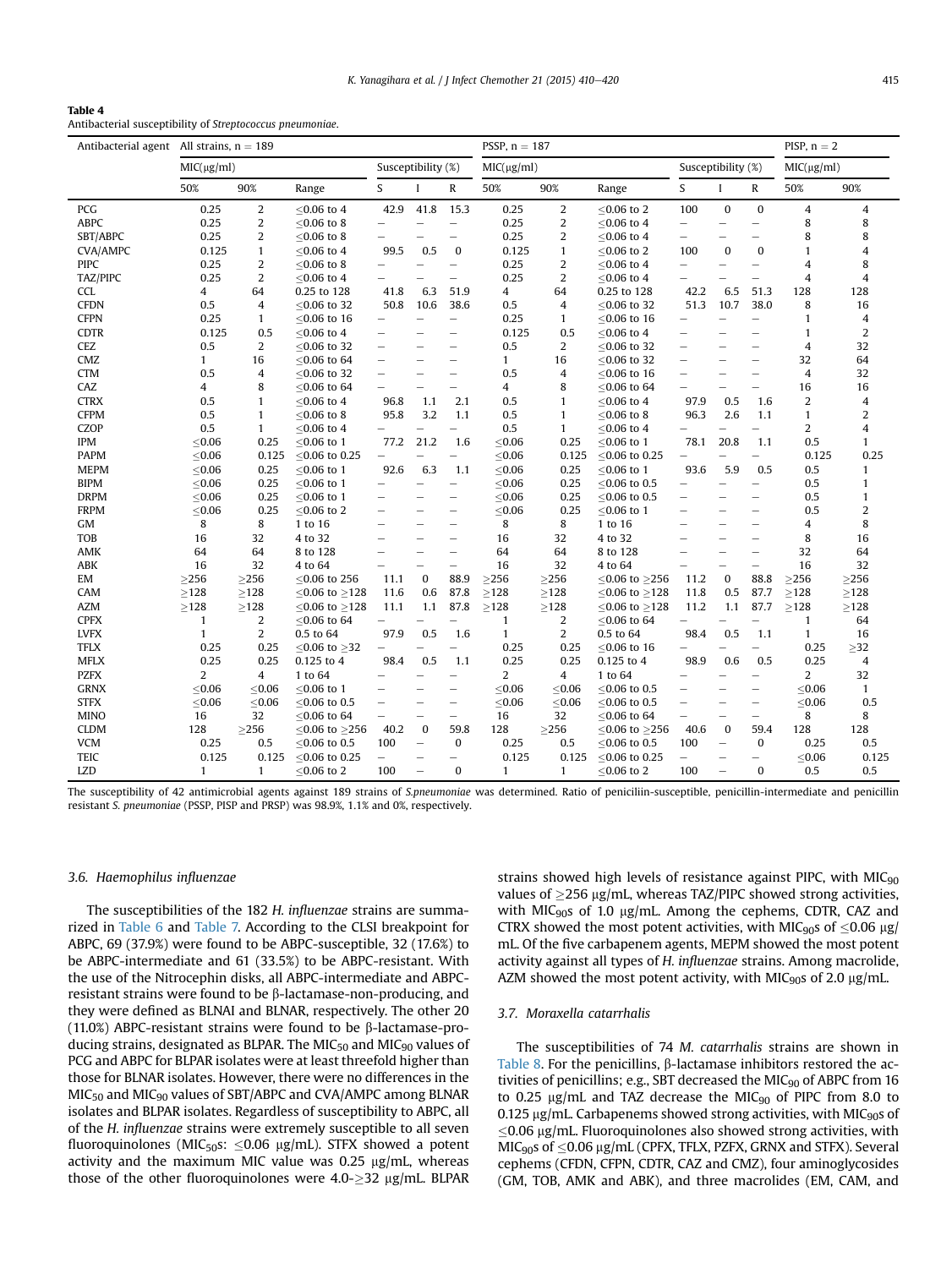<span id="page-6-0"></span>

| Table |  |
|-------|--|
|-------|--|

Antibacterial susceptibility of Streptococcus pyogenes.

| Antibacterial agent | All strains, $n = 4$ |                |  |  |  |  |  |  |
|---------------------|----------------------|----------------|--|--|--|--|--|--|
|                     | MIC(µg/ml)           |                |  |  |  |  |  |  |
|                     | 50%                  | 90%            |  |  |  |  |  |  |
| PCG                 | $\leq 0.06$          | $\leq$ 0.06    |  |  |  |  |  |  |
| ABPC                | $\leq$ 0.06          | $\leq$ 0.06    |  |  |  |  |  |  |
| SBT/ABPC            | $\leq 0.06$          | $\leq 0.06$    |  |  |  |  |  |  |
| <b>CVA/AMPC</b>     | $\leq$ 0.06          | $\leq$ 0.06    |  |  |  |  |  |  |
| <b>PIPC</b>         | $\leq$ 0.06          | $\leq$ 0.06    |  |  |  |  |  |  |
| TAZ/PIPC            | < 0.06               | $\leq$ 0.06    |  |  |  |  |  |  |
| <b>CCL</b>          | ≤ $0.06$             | $\leq$ 0.06    |  |  |  |  |  |  |
| <b>CFDN</b>         | $\leq$ 0.06          | $\leq$ 0.06    |  |  |  |  |  |  |
| <b>CFPN</b>         | $\leq$ 0.06          | $\leq$ 0.06    |  |  |  |  |  |  |
| <b>CDTR</b>         | ≤ $0.06$             | $\leq$ 0.06    |  |  |  |  |  |  |
| <b>CEZ</b>          | ≤ $0.06$             | 0.125          |  |  |  |  |  |  |
| CMZ                 | 0.25                 | 0.5            |  |  |  |  |  |  |
| <b>CTM</b>          | ≤ $0.06$             | $\leq$ 0.06    |  |  |  |  |  |  |
| CAZ                 | 0.125                | 0.125          |  |  |  |  |  |  |
| <b>CTRX</b>         | $\leq$ 0.06          | $\leq$ 0.06    |  |  |  |  |  |  |
| <b>CFPM</b>         | $\leq$ 0.06          | $\leq$ 0.06    |  |  |  |  |  |  |
| CZOP                | $\leq$ 0.06          | $\leq$ 0.06    |  |  |  |  |  |  |
| <b>IPM</b>          | $\leq 0.06$          | $\leq 0.06$    |  |  |  |  |  |  |
| <b>PAPM</b>         | $\leq 0.06$          | $\leq 0.06$    |  |  |  |  |  |  |
| <b>MEPM</b>         | $\leq 0.06$          | $\leq 0.06$    |  |  |  |  |  |  |
| <b>BIPM</b>         | ≤ $0.06$             | $\leq$ 0.06    |  |  |  |  |  |  |
| <b>DRPM</b>         | $\leq$ 0.06          | $\leq$ 0.06    |  |  |  |  |  |  |
| <b>FRPM</b>         | $\leq$ 0.06          | $\leq 0.06$    |  |  |  |  |  |  |
| GM                  | 4                    | 8              |  |  |  |  |  |  |
| TOB                 | 8                    | 16             |  |  |  |  |  |  |
| AMK                 | 32                   | 64             |  |  |  |  |  |  |
| ABK                 | 8                    | 16             |  |  |  |  |  |  |
| EM                  | $\mathbf{1}$         | >256           |  |  |  |  |  |  |
| CAM                 | 0.5                  | $\geq$ 128     |  |  |  |  |  |  |
| AZM                 | 0.25                 | >128           |  |  |  |  |  |  |
| <b>CPFX</b>         | 0.5                  | $\overline{2}$ |  |  |  |  |  |  |
| <b>LVFX</b>         | 0.5                  | $\mathbf{1}$   |  |  |  |  |  |  |
| <b>TFLX</b>         | 0.125                | 0.5            |  |  |  |  |  |  |
| <b>MFLX</b>         | 0.125                | 0.25           |  |  |  |  |  |  |
| <b>PZFX</b>         | $\mathbf{1}$         | 4              |  |  |  |  |  |  |
| <b>GRNX</b>         | $\leq 0.06$          | 0.25           |  |  |  |  |  |  |
| <b>STFX</b>         | ≤ $0.06$             | $\leq 0.06$    |  |  |  |  |  |  |
| <b>MINO</b>         | 0.125                | 8              |  |  |  |  |  |  |
| <b>CLDM</b>         | ≤ $0.06$             | 128            |  |  |  |  |  |  |
| <b>VCM</b>          | 0.25                 | 0.5            |  |  |  |  |  |  |
| TEIC                | < 0.06               | 0.125          |  |  |  |  |  |  |
| <b>LZD</b>          | 1                    | 1              |  |  |  |  |  |  |
|                     |                      |                |  |  |  |  |  |  |

The susceptibility of 42 antimicrobial agents against 4 strains of S. pyogenes was determined.

AZM) also showed potent activities, with the MIC $_{90}$ s of  $0.125 - 1.0$  µg/mL.

#### 3.8. Klebsiella pneumoniae

The susceptibilities of 139 K. pneumoniae strains are shown in [Table 9.](#page-9-0) Carbapenems showed strong activities, with  $MIC<sub>90</sub>$ s of  $\leq$ 0.5 µg/mL; in particular, MEPM showed the most potent activities, with MIC<sub>90</sub>s  $\leq$  0.06 µg/mL. Of the cephems and the monobactam, CFPM showed the most potent activity, with MIC<sub>90</sub>s  $\leq$  0.06 µg/mL, and CFDN, CTM, CAZ, CTRX, CZOP and AZT also showed strong activities, with MIC<sub>90</sub>s of 0.125–0.25  $\mu$ g/mL. All fluoroquinolones we tested and three aminoglycosides (GM, TOB and ABK) showed potent activities, with MIC<sub>90</sub>s of 0.5–2.0 µg/mL  $\beta$ -lactamase inhibitors apparently restored the activities of penicillins; e.g., SBT decreased the MIC<sub>90</sub> of ABPC from 128 to 8  $\mu$ g/mL and TAZ decreased the MIC<sub>90</sub> of PIPC from 16 to 8.0  $\mu$ g/mL. Proportions of susceptible/intermediate/resistant for CEZ, CAZ, CTRX and AZT were 96.4/0.0/3.6, 98.6/0.7/0.7, 97.8/0.0/2.2 and 97.8/1.4/0.7, respectively. Four of 139 strains (2.9%) were found to be ESBLproducing strains.

## 3.9. Pseudomonas aeruginosa

A total 160 P. aeruginosa strains were tested for antimicrobial susceptibility [\[Table 10](#page-9-0)]. Among the  $\beta$ -lactams, three carbapenems (MEPM, BIPM and DRPM) showed potent activities, with MIC $50$ s of 0.5  $\mu$ g/mL; however, these agents showed relatively higher MIC<sub>90</sub> levels, of 8.0 $-16 \mu$ g/mL. Among the fluoroquinolones, STFX showed the most potent activity, with MIC $_{50}$ s and MIC $_{90}$ s of 0.25 and 4.0  $\mu$ g/ mL, respectively. Other fluoroquinolones also showed strong activities with MIC<sub>50</sub>s of 0.25–2.0  $\mu$ g/mL, whereas MIC<sub>90</sub> levels (8.0 to  $\geq$ 32 µg/mL) suggested partial resistance. Both PIPC and TAZ/PIPC showed potent activities, with MIC $_{50}$ s of 8.0 µg/mL, but higher levels of MIC<sub>90</sub>s (128  $\mu$ g/mL) of these agents were also observed. The MIC $_{50}$ s of the four aminoglycosides (GM, TOB, AMK and ABK), three cephems (CAZ, CFPM and CZOP), and the monobactam (AZT) were within the range of  $1.0-8.0$   $\mu$ g/mL. Among the 160 P. aeruginosa isolates, we found 1 multidrug-resistant isolate (0.6%) and the isolate was confirmed to produce metallo- $\beta$ -lactamase.

According to the CLSI breakpoint M100-S20, susceptible and resistant rates for PIPC were 87.5% and 12.5%, respectively. Proportions of susceptible/intermediate/resistant for carbapenems were 71.9/11.9/16.3 for IPM and 81.9/4.4/13.8 for MEPM.

## 4. Discussion

The Japanese Society of Chemotherapy (JSC) established a nationwide surveillance network in 2006 to establish the resource of information about antimicrobial susceptibility of bacterial pathogens in Japan. Our research focuses on major seven major bacterial respiratory pathogens, such as S. aureus, S. pneumoniae, S. pyogenes, H. influenzae, M. catarrhalis, K. pneumoniae and P. aeruginosa. It is desirable that analysis of antimicrobial susceptibility is done with the use of bacterial strains that actually cause the infections. To analyze the actual pathogens causing infections, we collected clinical isolates only from well-diagnosed adult patients with respiratory tract infections (RTIs).

Our surveillance was conducted for four consecutive years from 2006. The total number of strains at surveillance conducted in 2006, 2007, 2008, 2009 and 2010 were 887, 1108, 987, 635 and 955, respectively. To reflect the trend of pathogens of respiratory infections in Japan, we think we should increase the scope of the survey by reflecting results with a greater numbers of pathogens.

The ratio of MRSA was as high as 50.5% that was decreased from 58.5% in RTI 2009 [\[2\]](#page-10-0). These MRSA strains are susceptible to ABK, VCM, TEIC and LZD except that a few strains somewhat less susceptible (MIC 8.0  $\mu$ g/mL) to TEIC. Although the emergence of resistant MRSA against VCM, TEIC or LZD has already been reported in Japan, such a resistant strain was not detected in this surveillance. The MRSA with a MIC of 2.0 µg/mL to VCM was 5.8% of MRSA. MRSA isolates with VCM MIC at 2.0  $\mu$ g/mL are categorized in susceptible strains, however, the isolates can be associated with treatment failures, mainly in bloodstream infection [\[6\]](#page-10-0). Therefore, this population should be observed continuously in the next surveillance.

Since the surveillance in 2009 [\[2\],](#page-10-0) the susceptibility of S. pneumoniae to PCG was categorized with the new criteria of breakpoint MICs, and the proportion of PSSP/PISP/PRSP was found to be 99:1:0. These findings were similar to those in RTI 2009 (94:6:0) and suggest that penicillin is still effective against community-acquired pneumonia caused by S. pneumoniae but penicillin-intermediate strains are partly present.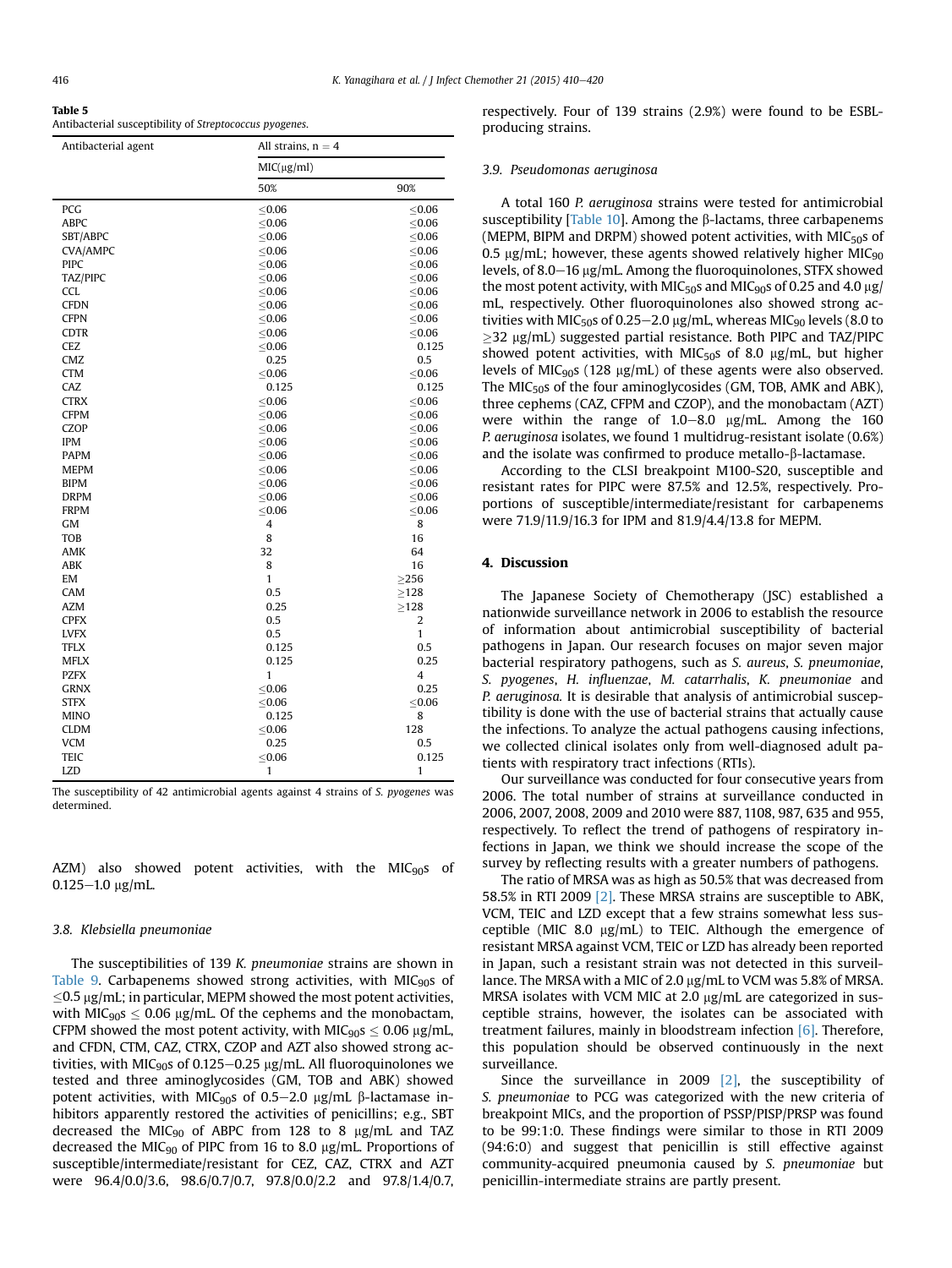<span id="page-7-0"></span>Antibacterial susceptibility of Haemophilus influenzae (all strains and  $\beta$ -lactamase-producing strains).

| Antimicrobial agent |                | All strains, $n = 182$  |                     |                          |                          |                          | $\beta$ -lactamase (+), n = 20 |                |                      |                          |                                 |                          |
|---------------------|----------------|-------------------------|---------------------|--------------------------|--------------------------|--------------------------|--------------------------------|----------------|----------------------|--------------------------|---------------------------------|--------------------------|
|                     | MIC (µg/ml)    |                         |                     |                          | Susceptibility (%)       |                          | MIC (µg/ml)                    |                |                      |                          | Susceptibility (%)              |                          |
|                     | 50%            | 90%                     | Range               | S                        | $\mathbf I$              | R                        | 50%                            | 90%            | Range                | S                        | $\mathbf I$                     | ${\mathbb R}$            |
| PCG                 | 4              | 32                      | $0.125$ to $>256$   | $\overline{\phantom{0}}$ | $\overline{\phantom{m}}$ | $\overline{\phantom{0}}$ | $\geq$ 256                     | $\geq$ 256     | 4 to $>256$          | ÷.                       | $\overline{\phantom{m}}$        | $\overline{\phantom{0}}$ |
| <b>ABPC</b>         | 2              | 32                      | 0.125 to $\geq$ 256 | 37.9                     | 17.6                     | 44.5                     | 128                            | $\geq$ 256     | 4 to $\geq$ 256      | $\mathbf{0}$             | $\bf{0}$                        | 100                      |
| SBT/ABPC            | 2              | 8                       | $\leq$ 0.06 to 16   | 59.3                     | $\overline{\phantom{0}}$ | 40.7                     | 8                              | 8              | $1$ to $8$           | 30.0                     | $\overline{\phantom{0}}$        | 70.0                     |
| <b>CVA/AMPC</b>     | 4              | 8                       | $<$ 0.06 to 16      | 78.0                     | $\qquad \qquad -$        | 22.0                     | 4                              | 8              | 0.5 to 16            | 65.0                     | $\overline{\phantom{0}}$        | 35.0                     |
| <b>PIPC</b>         | < 0.06         | $\mathbf{1}$            | $<$ 0.06 to $>$ 256 | $\overline{\phantom{0}}$ | $\overline{\phantom{0}}$ | $\qquad \qquad -$        | 64                             | $\geq$ 256     | 0.25 to $\geq$ 256   | $\overline{\phantom{0}}$ | $\overline{\phantom{0}}$        |                          |
| TAZ/PIPC            | $\leq 0.06$    | 0.125                   | ≤0.06 to 0.5        | 100                      | $\overline{\phantom{0}}$ | 0                        | $\leq 0.06$                    | 0.125          | ≤0.06 to 0.125       | 100                      | $\overline{\phantom{a}}$        | $\bf{0}$                 |
| <b>CCL</b>          | 16             | 64                      | $≤0.06$ to $≥256$   | 46.7                     | 8.2                      | 45.1                     | 32                             | 64             | 4 to 128             | 35.0                     | 10.0                            | 55.0                     |
| <b>CFDN</b>         | 2              | 8                       | $<$ 0.06 to 16      | 44.5                     | $\overline{\phantom{m}}$ | 55.5                     | 2                              | 4              | 0.25 to 8            | 30.0                     | $\overline{\phantom{m}}$        | 70.0                     |
| <b>CFPN</b>         | 1              | 2                       | $< 0.06$ to 8       | $=$                      | $\equiv$                 | $\overline{\phantom{0}}$ | $\mathbf{1}$                   | 2              | $< 0.06$ to 2        |                          | $\overline{\phantom{0}}$        | ÷.                       |
| <b>CDTR</b>         | 0.125          | 0.25                    | ≤0.06 to 1          | $\overline{\phantom{0}}$ | $\overline{\phantom{0}}$ | $\overline{\phantom{0}}$ | 0.125                          | 0.25           | ${\le}0.06$ to $0.5$ | $\overline{\phantom{0}}$ | $\overline{\phantom{0}}$        | -                        |
| CEZ                 | 8              | 128                     | 0.5 to $\geq$ 256   | -                        |                          | $\overline{\phantom{0}}$ | 32                             | 128            | 2 to 128             |                          |                                 | ÷                        |
| CMZ                 | 8              | 32                      | 0.5 to 64           | $\overline{\phantom{0}}$ |                          | $\overline{\phantom{0}}$ | 8                              | 16             | 2 to 16              | -                        | $\overline{\phantom{a}}$        | L.                       |
| <b>CTM</b>          | 8              | 64                      | 0.125 to 128        | $\overline{\phantom{0}}$ | $\overline{\phantom{0}}$ | $\overline{\phantom{0}}$ | 16                             | 64             | 1 to 64              | $\overline{\phantom{0}}$ | $\overline{\phantom{0}}$        | $\overline{\phantom{0}}$ |
| CAZ                 | 0.25           | 0.5                     | $\leq$ 0.06 to 4    | 99.5                     | $\qquad \qquad -$        | 0.5                      | 0.25                           | 0.5            | ≤0.06 to 0.5         | 100                      | $\qquad \qquad -$               | $\mathbf{0}$             |
| <b>CTRX</b>         | 0.125          | 0.25                    | $\leq$ 0.06 to 1    | 100                      | $\overline{\phantom{0}}$ | 0                        | 0.125                          | 0.25           | ≤0.06 to 0.5         | 100                      | $\overbrace{\phantom{1232211}}$ | $\mathbf{0}$             |
| <b>CFPM</b>         | 1              | 2                       | $<$ 0.06 to 4       | 97.8                     | $\qquad \qquad -$        | 2.2                      | $\mathbf{1}$                   | 2              | 0.125 to 2           | 100                      | $\overline{\phantom{0}}$        | 0                        |
| CZOP                | 4              | 16                      | $<$ 0.06 to 32      | $\overline{\phantom{0}}$ | $\overline{\phantom{0}}$ | $\overline{\phantom{0}}$ | 8                              | 16             | 0.125 to 16          | $\overline{\phantom{0}}$ | $\qquad \qquad -$               |                          |
| IPM                 | $\mathbf{1}$   | $\overline{\mathbf{c}}$ | $≤0.06$ to $8$      | 99.5                     | $\equiv$                 | 0.5                      | $\mathbf{1}$                   | 2              | $0.25$ to $4\,$      | 100                      | $\equiv$                        | $\bf{0}$                 |
| <b>PAPM</b>         | 0.5            | 2                       | $\leq$ 0.06 to 4    | $\overline{\phantom{0}}$ | $\overline{\phantom{0}}$ | $\equiv$                 | 0.5                            | $\mathbf{1}$   | 0.125 to 4           | $\overline{\phantom{0}}$ |                                 | —                        |
| <b>MEPM</b>         | 0.125          | 0.25                    | $< 0.06$ to 1       | 97.8                     | $\qquad \qquad -$        | 2.2                      | 0.125                          | 0.25           | $<$ 0.06 to 0.5      | 100                      | $\overline{\phantom{0}}$        | $\Omega$                 |
| <b>BIPM</b>         | $\overline{2}$ | 4                       | $< 0.06$ to 8       | $\overline{\phantom{0}}$ | $\overline{\phantom{0}}$ | ÷.                       | 2                              | 4              | $0.25$ to $4$        | -                        |                                 | —                        |
| <b>DRPM</b>         | 0.25           | $\mathbf{1}$            | $\leq$ 0.06 to 4    | $\overline{\phantom{0}}$ | $\overline{\phantom{a}}$ | $\overline{\phantom{0}}$ | 0.25                           | $\mathbf{1}$   | ≤0.06 to 1           | $\overline{\phantom{0}}$ |                                 | $\overline{\phantom{0}}$ |
| <b>FRPM</b>         | 1              | 2                       | $\leq$ 0.06 to 8    | -                        |                          | $\overline{\phantom{0}}$ | 2                              | 2              | $0.25$ to $4$        | $\overline{\phantom{0}}$ | $\overline{\phantom{0}}$        | $\overline{\phantom{0}}$ |
| AZT                 | 0.5            | $\overline{c}$          | $< 0.06$ to 8       | 96.7                     | $\overline{\phantom{0}}$ | 3.3                      | 0.5                            | $\mathbf{1}$   | $< 0.06$ to 1        | 100                      | $\overline{\phantom{0}}$        | $\mathbf{0}$             |
| GM                  | 1              | 2                       | 0.25 to 2           | -                        |                          | $\overline{\phantom{0}}$ | 2                              | 2              | 0.5 to 2             | $\overline{\phantom{0}}$ | $\overline{\phantom{0}}$        | ÷                        |
| <b>TOB</b>          | 2              | 4                       | 0.25 to 4           | -                        |                          | $=$                      | 2                              | 4              | $0.5$ to $4$         | -                        | $\overline{\phantom{0}}$        | -                        |
| AMK                 | 4              | 8                       | 0.5 to 16           |                          |                          | $\overline{\phantom{0}}$ | 8                              | 8              | 2 to 8               | -                        | $\overline{\phantom{0}}$        | $\overline{\phantom{0}}$ |
| ABK                 | 4              | 4                       | 1 to 8              | L.                       | $\overline{\phantom{0}}$ | $\overline{\phantom{0}}$ | 4                              | 4              | 2 to 8               | $\overline{\phantom{0}}$ | $\qquad \qquad -$               | L.                       |
| EM                  | 4              | 8                       | 0.125 to 16         | $\overline{\phantom{0}}$ |                          | $\overline{\phantom{0}}$ | 4                              | 8              | 2 to 8               |                          | $\qquad \qquad -$               | L.                       |
| CAM                 | 4              | 8                       | 0.125 to 32         | 91.8                     | 7.1                      | 1.1                      | 4                              | 8              | 2 to 16              | 90.0                     | 10.0                            | $\bf{0}$                 |
| <b>AZM</b>          | 1              | $\overline{2}$          | $\leq$ 0.06 to 4    | 100                      | $\overline{\phantom{0}}$ | 0                        | 1                              | $\overline{2}$ | 0.5 to 4             | 100                      | $\qquad \qquad -$               | 0                        |
| <b>CPFX</b>         | < 0.06         | < 0.06                  | $<$ 0.06 to 16      | 99.5                     | $\qquad \qquad -$        | 0.5                      | $\leq 0.06$                    | < 0.06         | < 0.06               | 100                      | $\overline{\phantom{0}}$        | 0                        |
| <b>LVFX</b>         | < 0.06         | < 0.06                  | $< 0.06$ to 8       | 99.5                     | $\overline{\phantom{0}}$ | 0.5                      | < 0.06                         | < 0.06         | < 0.06               | 100                      | $\overline{\phantom{0}}$        | $\bf{0}$                 |
| <b>TFLX</b>         | $\leq 0.06$    | $≤0.06$                 | ≤0.06 to $≥32$      | $\overline{\phantom{0}}$ |                          | $\overline{\phantom{0}}$ | $\leq 0.06$                    | $\leq 0.06$    | $\leq 0.06$          | ÷.                       | $\overline{\phantom{0}}$        | -                        |
| <b>MFLX</b>         | ≤ $0.06$       | ≤ $0.06$                | $\leq$ 0.06 to 4    | 98.9                     | $\overline{\phantom{0}}$ | 1.1                      | ≤ $0.06$                       | ≤ $0.06$       | $≤0.06$              | 100                      | $\overline{\phantom{0}}$        | $\mathbf 0$              |
| <b>PZFX</b>         | $\leq 0.06$    | < 0.06                  | $< 0.06$ to 8       | $\overline{\phantom{0}}$ |                          | $\qquad \qquad -$        | $\leq 0.06$                    | < 0.06         | < 0.06               | $\overline{\phantom{0}}$ | $\overline{\phantom{0}}$        | -                        |
| <b>GRNX</b>         | < 0.06         | < 0.06                  | $<$ 0.06 to 4       | $\overline{\phantom{0}}$ | $\equiv$                 | $\overline{\phantom{0}}$ | < 0.06                         | < 0.06         | < 0.06               | $\overline{\phantom{0}}$ | $\overline{\phantom{0}}$        | L.                       |
| <b>STFX</b>         | $\leq 0.06$    | ${\le}0.06$             | ≤0.06 to 0.25       | $\overline{\phantom{0}}$ | -                        | $\equiv$                 | $\leq$ 0.06                    | ≤ $0.06$       | $≤0.06$              | -                        | $\overline{\phantom{a}}$        | L.                       |
| <b>MINO</b>         | 0.25           | 0.5                     | 0.125 to 2          |                          |                          | $\overline{\phantom{0}}$ | 0.5                            | 0.5            | 0.25 to 0.5          |                          |                                 | -                        |
| <b>CLDM</b>         | 8              | 16                      | 0.5 to 64           | -                        | L.                       | $\overline{\phantom{0}}$ | 8                              | 16             | 2 to 16              | $\overline{\phantom{0}}$ | $\overline{\phantom{0}}$        |                          |

The susceptibility of 40 antimicrobial agents against 182 strains of H. influenzae was determined.

To understand the trend of the susceptibility of S. pneumoniae to PCG, we also compared the ratio of the S. pneumoniae isolation in each year with the previous criteria, which was determined by reference to the susceptibility breakpoint for meningitis  $(0.06 \mu g)$ mL). Although the proportion of PSSP/PISP/PRSP of 2006 and 2007 were similar level (61:35:4 and 65:30:5, respectively), the susceptibility of S. pneumoniae to PCG continuously decreased and the prevalence in 2010 was 43:42:15. Because it is difficult to detect these alarming trends by the new criteria of breakpoint MICs, careful watching using the previous criteria should be continuously needed.

Concerning H. influenzae, half of the strains in the present survey showed decreased susceptibility to ABPC without production of  $\beta$ lactamase; BLNAI (17.6%) and BLNAR (33.5%). The ratio of BLNAI and BLNAR in adults is thought to be lower than in children  $[7]$ . The  $\beta$ lactamase-producing clavulanic acid/ampicillin-resistant strains (BLPACR) have been also increasing and reached 4.8% of clinical isolates in children [\[7\].](#page-10-0) In this surveillance, we observed 7 (3.8%) BLPACR strains and the prevalence was similar to children, suggesting that BLPACR may be increasing in both children and adults. BLPACR can be included in the  $\beta$ -lactamase positive population. All seven fluoroquinolones demonstrated extremely strong activity (MIC<sub>90</sub>  $\leq$  0.06  $\mu$ g/mL) against *H. influenzae* strains, regardless of their ABPC susceptibility. Among the rest of agents, PIPC, TAZ/PIPC, CDTR, CTRX, and MEPM showed strong activities (MIC<sub>90</sub>s of  $0.125-1.0$   $\mu$ g/mL) against BLNAS, BLNAI and BLNAR strains. TAZ markedly restored the activity of PIPC against BLPAR ( $MIC_{90}$ decreased from  $\geq$ 256 µg/mL to 1.0 µg/mL).

The susceptibilities of M. catarrhalis in the present survey showed that  $\beta$ -lactamase inhibitors restored the activities of penicillins against these strains: SBT decreased the MIC $_{90}$  of ABPC from 16 to 0.25  $\mu$ g/mL. The data suggest that most of the strains were resistant to penicillins because of  $\beta$ -lactamase production. For the treatment of M. catarrhalis infections, carbapenems, macrolides, and fluoroquinolones may be recommended because these drugs showed strong activities, with MIC<sub>90</sub>s of  $\leq 0.06-0.25$  ug/mL.

The prevalence of ESBL strains has become a concern in recent years. In 1990s, the ratio of ESBL among K. pneumoniae and E. coli was 0.3% and <0.1%, respectively  $[8]$ . The prevalence of this study (2.9%) was elevated when compared with the RTI 2009 (1.3%). The increasing tendency was also observed in previous reports [\[9,10\].](#page-10-0) The improvement of susceptibilities of  $\beta$ -lactams due to  $\beta$ -lactamase inhibitors might suggest that  $\beta$ -lactamase-producers including ESBL-producing strains.

In M100-S20 breakpoint criteria for K. pneumoniae [\[3\]](#page-10-0), no carbapenem-resistant isolate was observed. However, when based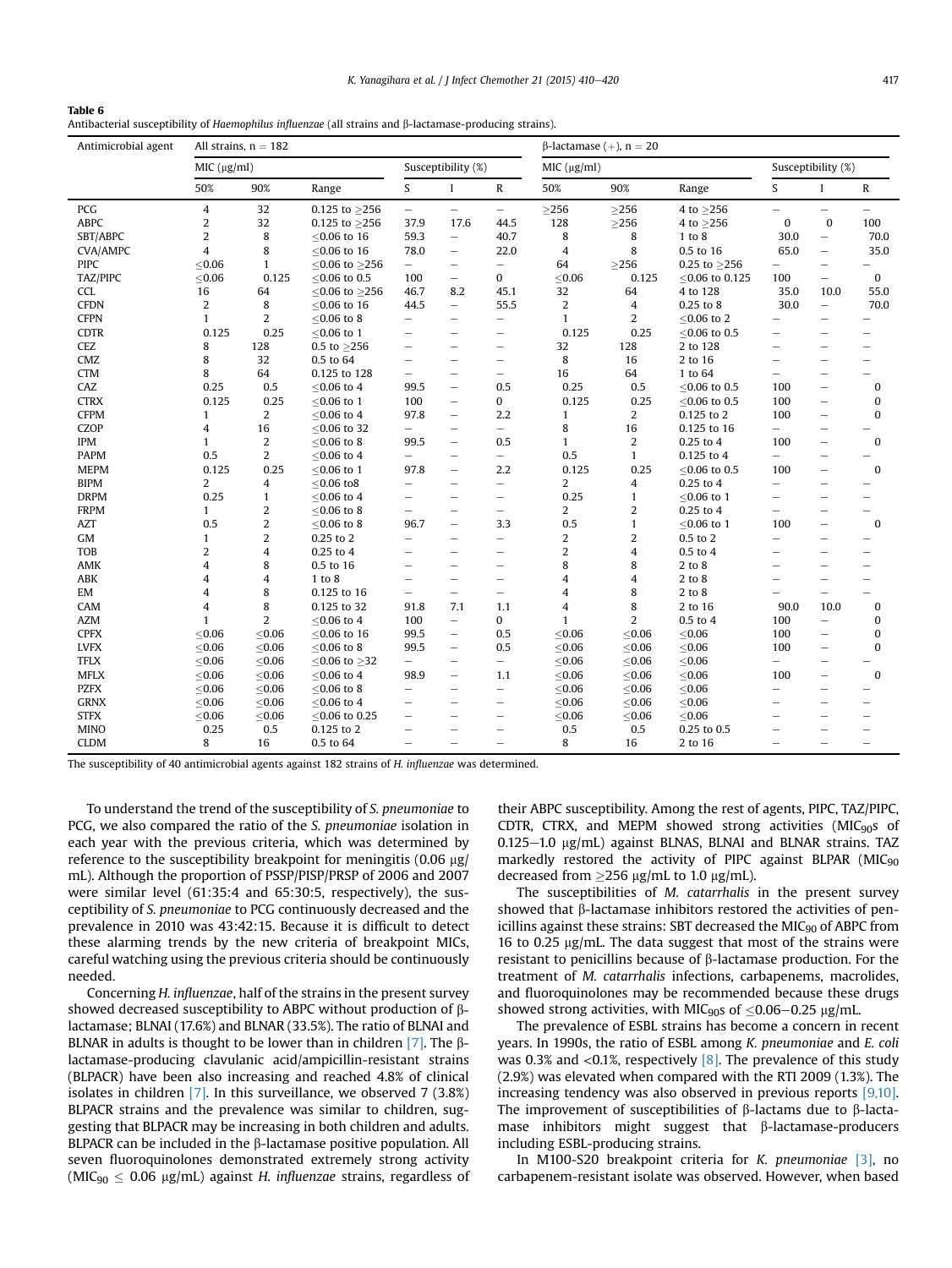<span id="page-8-0"></span>

| Table 7                                                                          |  |
|----------------------------------------------------------------------------------|--|
| Antibacterial susceptibility of β-lactamase-non-producing Haemophilus influenzae |  |

| Antimicrobial agent | BLNAS [ABPC < 1, $\beta$ -lactamase (-)], $n = 69$ |                |                    |                          |                          |                          | BLNAI [ABPC = 2, $\beta$ -lactamase (-)], n = 32 |                |                  |                          |                          | BLNAR [ABPC $\geq 4$ , $\beta$ -lactamase (-)], n = 61 |                |                |                   |                          |                          |                          |
|---------------------|----------------------------------------------------|----------------|--------------------|--------------------------|--------------------------|--------------------------|--------------------------------------------------|----------------|------------------|--------------------------|--------------------------|--------------------------------------------------------|----------------|----------------|-------------------|--------------------------|--------------------------|--------------------------|
|                     | MIC (µg/ml)                                        |                |                    |                          | Susceptibility (%)       |                          | MIC (µg/ml)                                      |                |                  |                          | Susceptibility (%)       |                                                        | MIC (µg/ml)    |                |                   | Susceptibility (%)       |                          |                          |
|                     | 50%                                                | 90%            | Range              | S.                       | Т                        | $\mathbb{R}$             | 50%                                              | 90%            | Range            | S.                       |                          | $\mathbb{R}$                                           | 50%            | 90%            | Range             | S                        |                          | ${\mathbb R}$            |
| PCG                 | 0.5                                                | 2              | 0.125 to 8         | $\overline{\phantom{m}}$ | $\qquad \qquad -$        | $\overline{\phantom{0}}$ | 4                                                | 4              | 1 to 8           | $\overline{\phantom{0}}$ | $\qquad \qquad -$        | $\overline{\phantom{0}}$                               | 8              | 8              | 2 to 16           | $\overline{\phantom{0}}$ |                          |                          |
| <b>ABPC</b>         | 0.25                                               | $\mathbf{1}$   | $0.125$ to 1       | 100                      | $\bf{0}$                 | $\bf{0}$                 | 2                                                | 2              | $\overline{2}$   | $\bf{0}$                 | 100                      | $\bf{0}$                                               | $\overline{4}$ | 8              | 4 to 16           | $\Omega$                 | $\bf{0}$                 | 100                      |
| SBT/ABPC            | 0.25                                               | $\mathbf{1}$   | $< 0.06$ to 2      | 100                      | $\qquad \qquad -$        | $\mathbf{0}$             | $\overline{2}$                                   | 2              | 2 to 4           | 96.9                     | $\overline{\phantom{0}}$ | 3.1                                                    | 4              | 8              | 2 to 16           | 3.3                      | $\overline{\phantom{a}}$ | 96.7                     |
| <b>CVA/AMPC</b>     | 0.5                                                | 2              | $<$ 0.06 to 4      | 100                      | $\qquad \qquad -$        | $\Omega$                 | 4                                                | $\overline{4}$ | $2$ to $8$       | 90.6                     | $\overline{\phantom{m}}$ | 9.4                                                    | 4              | 8              | 2 to 16           | 50.8                     | $\overline{\phantom{m}}$ | 49.2                     |
| <b>PIPC</b>         | < 0.06                                             | 0.125          | $<$ 0.06 to 0.125  |                          | $\equiv$                 | $\overline{\phantom{a}}$ | < 0.06                                           | 0.125          | $<$ 0.06 to 0.25 | -                        | $\equiv$                 | $\overline{\phantom{a}}$                               | 0.125          | 0.125          | $<$ 0.06 to 0.25  |                          |                          |                          |
| TAZ/PIPC            | < 0.06                                             | < 0.06         | $<$ 0.06 to 0.25   | 100                      | $\overline{\phantom{0}}$ | 0                        | ≤0.06                                            | 0.125          | $< 0.06$ to 0.25 | 100                      | $\qquad \qquad -$        | $\bf{0}$                                               | < 0.06         | 0.125          | $<$ 0.06 to 0.5   | 100                      | $\overline{\phantom{0}}$ | $\Omega$                 |
| <b>CCL</b>          | $\overline{4}$                                     | 16             | $<$ 0.06 to 64     | 79.7                     | 11.6                     | 8.7                      | 16                                               | 64             | 2 to 128         | 46.9                     | 15.6                     | 37.5                                                   | 32             | 64             | 4 to $\geq$ 256   | 13.1                     | $\bf{0}$                 | 86.9                     |
| <b>CFDN</b>         | 0.25                                               | 4              | $< 0.06$ to 8      | 79.7                     | $\overline{\phantom{0}}$ | 20.3                     | $\overline{2}$                                   | 8              | 0.5 to 16        | 46.9                     | $\overline{\phantom{0}}$ | 53.1                                                   | 8              | 8              | 1 to 16           | 8.2                      | $\overline{\phantom{0}}$ | 91.8                     |
| <b>CFPN</b>         | < 0.06                                             | $\mathbf{1}$   | $< 0.06$ to 2      | $\overline{\phantom{0}}$ | $\overline{\phantom{0}}$ | $\overline{\phantom{0}}$ | 1                                                | 2              | $< 0.06$ to 4    | L,                       |                          | $\overline{\phantom{0}}$                               | 2              | $\overline{4}$ | 0.5 to 8          |                          |                          |                          |
| <b>CDTR</b>         | < 0.06                                             | 0.25           | $<$ 0.06 to 0.5    |                          |                          | $\overline{\phantom{a}}$ | 0.125                                            | 0.25           | $<$ 0.06 to 0.5  | $\overline{\phantom{0}}$ |                          | $\overline{\phantom{a}}$                               | 0.25           | 0.25           | 0.125 to 1        |                          |                          |                          |
| CEZ                 | 2                                                  | 16             | 0.5 to 64          |                          |                          | $\overline{\phantom{m}}$ | $\overline{2}$                                   | 64             | 1 to $>256$      | $\overline{\phantom{0}}$ |                          | $\overline{\phantom{m}}$                               | 32             | 128            | 1 to $>256$       |                          |                          |                          |
| CMZ                 | $\overline{2}$                                     | 8              | 0.5 to 32          | $\qquad \qquad$          |                          | $\overline{\phantom{a}}$ | 8                                                | 32             | 2 to 64          | $\overline{\phantom{0}}$ | $\overline{\phantom{0}}$ | $\overline{\phantom{m}}$                               | 8              | 64             | 2 to 64           |                          |                          |                          |
| <b>CTM</b>          | 2                                                  | 32             | 0.125 to 64        | $\overline{\phantom{0}}$ |                          | $\overline{\phantom{0}}$ | 8                                                | 64             | 1 to 64          | $\overline{\phantom{0}}$ |                          | $\overline{\phantom{m}}$                               | 32             | 64             | 1 to 128          |                          |                          |                          |
| CAZ                 | 0.125                                              | 0.5            | $<$ 0.06 to 1      | 100                      |                          | $\Omega$                 | 0.25                                             | 0.5            | $< 0.06$ to 2    | 100                      | ÷                        | $\mathbf{0}$                                           | 0.25           | $\mathbf{1}$   | $<$ 0.06 to 4     | 98.4                     |                          | 1.6                      |
| <b>CTRX</b>         | < 0.06                                             | 0.25           | $<$ 0.06 to 0.25   | 100                      | $\overline{\phantom{0}}$ | $\mathbf{0}$             | 0.25                                             | 0.25           | $<$ 0.06 to 0.5  | 100                      | $\qquad \qquad -$        | $\mathbf{0}$                                           | 0.25           | 0.5            | $<$ 0.06 to 1     | 100                      | $\overline{\phantom{0}}$ | 0                        |
| <b>CFPM</b>         | 0.125                                              | 2              | $\leq$ 0.06 to 2   | 100                      | $\overline{\phantom{a}}$ | $\bf{0}$                 | 1                                                | 2              | $0.25$ to $4$    | 96.9                     | $\overline{\phantom{m}}$ | 3.1                                                    | 2              | 2              | 0.5 to 4          | 95.1                     |                          | 4.9                      |
| <b>CZOP</b>         | 0.25                                               | 8              | $< 0.06$ to 8      | $\overline{\phantom{m}}$ |                          | $\overline{\phantom{0}}$ | 8                                                | 16             | 0.5 to 32        | $\overline{\phantom{0}}$ | $\overline{\phantom{0}}$ | $\overline{\phantom{0}}$                               | 8              | 16             | 4 to 32           | L,                       |                          |                          |
| IPM                 | 0.5                                                | $\overline{2}$ | $< 0.06$ to 2      | 100                      | $\equiv$                 | $\bf{0}$                 | 1                                                | 2              | 0.125 to 4       | 100                      | $\overline{\phantom{0}}$ | $\mathbf{0}$                                           |                | 2              | 0.25 to 8         | 98.4                     | $\sim$                   | 1.6                      |
| <b>PAPM</b>         | 0.5                                                | $\mathbf{1}$   | $< 0.06$ to 2      | $\overline{\phantom{0}}$ |                          | $\overline{\phantom{0}}$ | 0.5                                              | 2              | $< 0.06$ to 2    | $\overline{\phantom{0}}$ |                          | $\overline{\phantom{0}}$                               | $\mathbf{1}$   | 2              | 0.125 to 4        |                          |                          |                          |
| <b>MEPM</b>         | < 0.06                                             | 0.125          | $<$ 0.06 to 0.25   | 100                      | $\equiv$                 | $\bf{0}$                 | 0.125                                            | 0.25           | $<$ 0.06 to 0.5  | 100                      | $\overline{\phantom{a}}$ | $\mathbf{0}$                                           | 0.25           | 0.5            | $<$ 0.06 to 1     | 93.4                     |                          | 6.6                      |
| <b>BIPM</b>         | 0.5                                                | 4              | $< 0.06$ to 8      | $\overline{\phantom{m}}$ |                          | $\overline{\phantom{0}}$ | $\overline{2}$                                   | $\overline{4}$ | $< 0.06$ to 4    | $\overline{\phantom{0}}$ |                          | $\overline{\phantom{m}}$                               | $\overline{4}$ | 8              | 0.5 to 8          |                          |                          |                          |
| <b>DRPM</b>         | 0.125                                              | 0.5            | $<$ 0.06 to 1      | $\equiv$                 |                          | $\overline{\phantom{0}}$ | 0.5                                              | 1              | $< 0.06$ to 1    | $\overline{\phantom{0}}$ |                          | $\overline{\phantom{0}}$                               | 0.5            | $\overline{2}$ | $<$ 0.06 to 4     |                          |                          |                          |
| <b>FRPM</b>         | 0.5                                                | $\overline{2}$ | $< 0.06$ to 2      | $\qquad \qquad -$        |                          | $\qquad \qquad$          | $\overline{2}$                                   | 2              | $0.5$ to $4$     | $\overline{\phantom{0}}$ | $\overline{\phantom{0}}$ | $\overline{\phantom{m}}$                               | 2              | 4              | 0.5 to 8          |                          |                          | -                        |
| AZT                 | < 0.06                                             |                | $< 0.06$ to 8      | 98.6                     | $\overline{\phantom{0}}$ | 1.4                      | 0.5                                              | $\mathbf{1}$   | $< 0.06$ to 4    | 96.9                     | ÷                        | 3.1                                                    |                | $\overline{2}$ | $0.25$ to $4$     | 93.4                     |                          | 6.6                      |
| GM                  | -1                                                 | $\overline{2}$ | $0.25$ to $2$      | $\overline{\phantom{a}}$ |                          | $\overline{\phantom{a}}$ | 1                                                | 2              | 0.5 to 2         | -                        |                          | $\overline{\phantom{a}}$                               |                | $\overline{2}$ | 0.5 to 2          |                          |                          |                          |
| <b>TOB</b>          | $\overline{2}$                                     | 4              | $0.5$ to $4$       |                          |                          | $\overline{\phantom{0}}$ | 2                                                | $\overline{4}$ | $0.5$ to $4\,$   |                          |                          | $\overline{\phantom{0}}$                               | $\overline{2}$ | 4              | $0.25$ to $4$     |                          |                          |                          |
| AMK                 | 4                                                  | 8              | $0.5$ to $8$       |                          |                          | $\overline{\phantom{a}}$ | 4                                                | 8              | $2$ to $8$       |                          |                          | $\overline{\phantom{a}}$                               | Δ              | 8              | 2 to 16           |                          |                          |                          |
| <b>ABK</b>          |                                                    | $\overline{4}$ | 1 to 8             |                          |                          | $\overline{\phantom{0}}$ | 2                                                | $\overline{4}$ | $2$ to $4$       | $\overline{\phantom{0}}$ |                          | $\overline{\phantom{0}}$                               |                | 4              | 2 to 8            |                          |                          |                          |
| EM                  |                                                    | $\overline{4}$ | 0.125 to 8         | $\qquad \qquad -$        |                          | $\qquad \qquad -$        | 4                                                | $\overline{4}$ | 0.25 to 16       | $\overline{\phantom{0}}$ | L.                       | $\overline{\phantom{m}}$                               | $\overline{4}$ | 8              | 1 to 16           |                          |                          |                          |
| CAM                 |                                                    | 8              | 0.125 to 16        | 95.7                     | 4.3                      | $\mathbf{0}$             | $\overline{4}$                                   | 8              | 0.25 to 32       | 90.6                     | 6.3                      | 3.1                                                    | 8              | 16             | 2 to 32           | 88.5                     | 9.9                      | 1.6                      |
| AZM                 |                                                    | 2              | $\leq$ 0.06 to 2   | 100                      | $\qquad \qquad -$        | $\Omega$                 | $\mathbf{1}$                                     | $\overline{2}$ | 0.125 to 2       | 100                      | $\overline{\phantom{0}}$ | $\bf{0}$                                               |                | 2              | $0.25$ to 4       | 100                      |                          | $\mathbf{0}$             |
| <b>CPFX</b>         | < 0.06                                             | < 0.06         | $<$ 0.06 to 16     | 98.6                     | $\overline{\phantom{a}}$ | 1.4                      | < 0.06                                           | < 0.06         | $< 0.06$ to 1    | 100                      | $\overline{\phantom{0}}$ | $\mathbf{0}$                                           | < 0.06         | < 0.06         | $<$ 0.06 to 0.125 | 100                      | -                        | $\Omega$                 |
| <b>LVFX</b>         | $<$ 0.06                                           | < 0.06         | $<$ 0.06 to 8      | 98.6                     | $\overline{\phantom{a}}$ | 1.4                      | < 0.06                                           | < 0.06         | $<$ 0.06 to 1    | 100                      | $\overline{\phantom{0}}$ | 0                                                      | < 0.06         | $<$ 0.06       | < 0.06            | 100                      | -                        | $\mathbf 0$              |
| <b>TFLX</b>         | < 0.06                                             | < 0.06         | $< 0.06$ to $> 32$ | $\overline{\phantom{0}}$ | $\equiv$                 | $\overline{\phantom{0}}$ | < 0.06                                           | < 0.06         | $< 0.06$ to 1    | $\overline{\phantom{0}}$ | $\overline{\phantom{0}}$ | $\overline{\phantom{m}}$                               | < 0.06         | < 0.06         | < 0.06            | $\overline{\phantom{0}}$ |                          | $\overline{\phantom{a}}$ |
| <b>MFLX</b>         | $<$ 0.06                                           | 0.125          | $<$ 0.06 to 4      | 98.6                     | $\overline{\phantom{a}}$ | 1.4                      | < 0.06                                           | < 0.06         | $<$ 0.06 to 2    | 96.9                     | $\overline{\phantom{a}}$ | 3.1                                                    | < 0.06         | < 0.06         | $<$ 0.06 to 0.125 | 100                      |                          | $\Omega$                 |
| <b>PZFX</b>         | $<$ 0.06                                           | < 0.06         | $< 0.06$ to 8      |                          |                          | $\qquad \qquad -$        | $\leq 0.06$                                      | < 0.06         | $< 0.06$ to 1    |                          |                          | $\qquad \qquad -$                                      | < 0.06         | < 0.06         | $<$ 0.06 to 0.25  | $\overline{\phantom{0}}$ |                          |                          |
| <b>GRNX</b>         | $<$ 0.06                                           | < 0.06         | $<$ 0.06 to 4      | $\overline{\phantom{0}}$ |                          | $\overline{\phantom{m}}$ | < 0.06                                           | < 0.06         | $< 0.06$ to 2    |                          | -                        | $\overline{\phantom{m}}$                               | < 0.06         | < 0.06         | $<$ 0.06 to 0.125 |                          |                          |                          |
| <b>STFX</b>         | $<$ 0.06                                           | < 0.06         | $<$ 0.06 to 0.25   | $\overline{\phantom{a}}$ |                          | $\overline{\phantom{a}}$ | < 0.06                                           | < 0.06         | < 0.06           |                          | -                        | $\overline{\phantom{a}}$                               | < 0.06         | < 0.06         | < 0.06            |                          |                          |                          |
| <b>MINO</b>         | 0.25                                               | 0.5            | 0.125 to 2         |                          |                          |                          | 0.25                                             | 0.5            | 0.125 to 1       |                          |                          |                                                        | 0.5            | 0.5            | 0.125 to 1        |                          |                          |                          |
| <b>CLDM</b>         | 8                                                  | 16             | 0.5 to 32          | $\overline{\phantom{0}}$ |                          | $\overline{\phantom{0}}$ | 4                                                | 16             | 1 to 64          | $\overline{\phantom{0}}$ |                          | $\overline{\phantom{a}}$                               | 8              | 16             | 2 to 64           |                          |                          |                          |

The susceptibility of 40 antimicrobial agents against 162 strains of b-lactamase-non-producing H. influenzae was determined.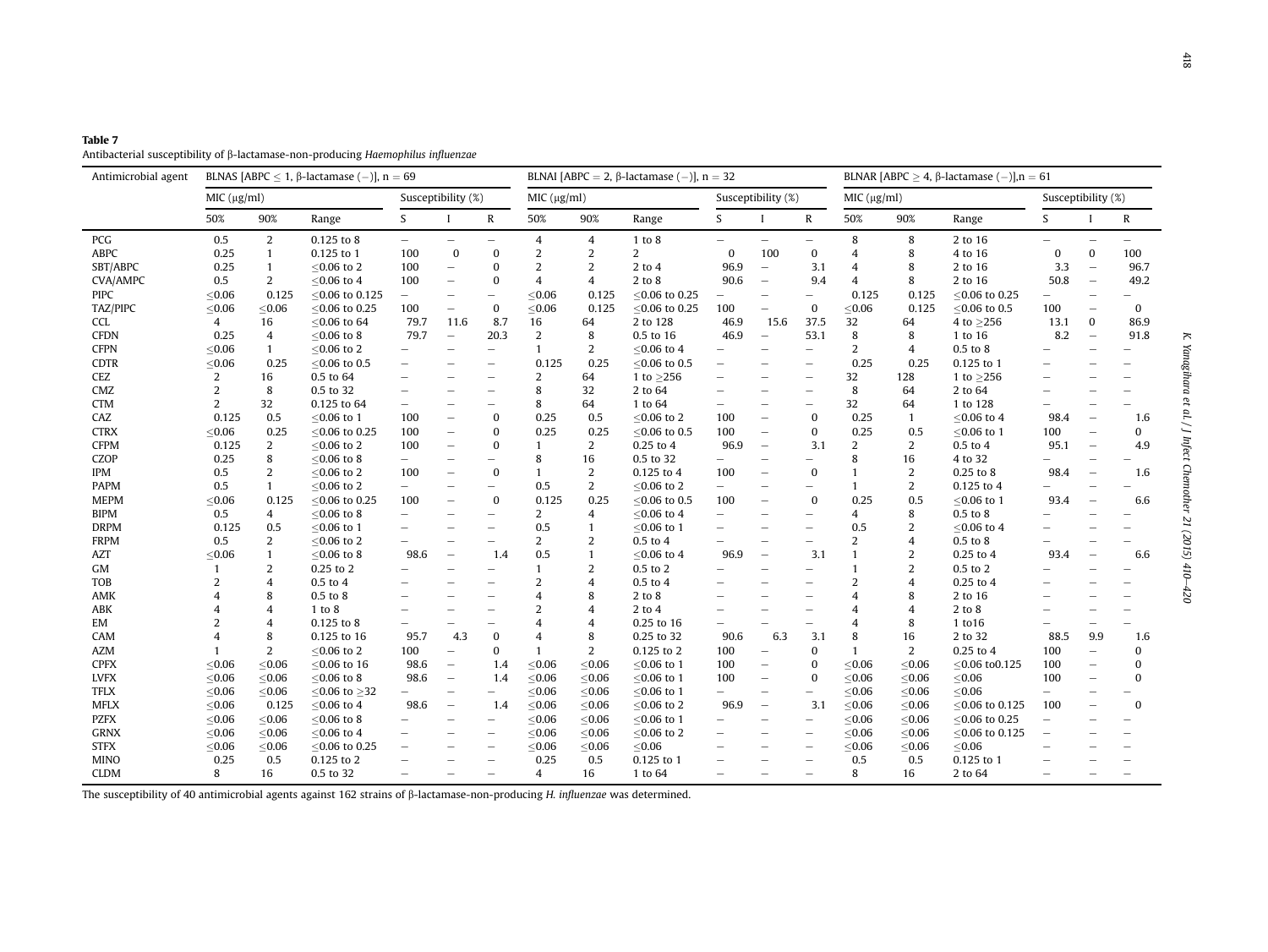<span id="page-9-0"></span>

| Table 8                                                |  |
|--------------------------------------------------------|--|
| Antibacterial susceptibility of Moraxella catarrhalis. |  |

| Antibacterial agent | MIC (µg/ml)    |                         |                   | Susceptibility (%)       |                          |                          |  |  |
|---------------------|----------------|-------------------------|-------------------|--------------------------|--------------------------|--------------------------|--|--|
|                     | 50%            | 90%                     | Range             | S                        | I                        | R                        |  |  |
| PCG                 | 16             | 32                      | $< 0.06$ to 64    | $\overline{\phantom{0}}$ | $\overline{\phantom{0}}$ | $\overline{\phantom{0}}$ |  |  |
| <b>ABPC</b>         | $\overline{4}$ | 16                      | $<$ 0.06 to 16    | $\overline{\phantom{0}}$ |                          | $\overline{\phantom{0}}$ |  |  |
| SBT/ABPC            | 0.125          | 0.25                    | $<$ 0.06 to 0.25  | $\overline{\phantom{0}}$ |                          | $\overline{\phantom{0}}$ |  |  |
| <b>CVA/AMPC</b>     | 0.125          | 0.25                    | $<$ 0.06 to 0.5   | 100                      | -                        | $\bf{0}$                 |  |  |
| <b>PIPC</b>         | $\overline{4}$ | 8                       | $< 0.06$ to 16    | $\overline{\phantom{0}}$ | ÷                        |                          |  |  |
| TAZ/PIPC            | < 0.06         | < 0.06                  | < 0.06            |                          |                          |                          |  |  |
| <b>CCL</b>          | 1              | 4                       | 0.25 to 32        | 94.6                     | 4.0                      | 1.4                      |  |  |
| <b>CFDN</b>         | 0.25           | 0.5                     | $<$ 0.06 to 1     |                          |                          |                          |  |  |
| <b>CFPN</b>         | 0.5            | 1                       | $< 0.06$ to 2     | <u>.</u>                 |                          | <u>.</u>                 |  |  |
| <b>CDTR</b>         | 0.5            | 1                       | $<$ 0.06 to 4     | $\overline{\phantom{0}}$ | L,                       |                          |  |  |
| CEZ                 | 8              | 16                      | 0.5 to 32         | -                        | -                        | -                        |  |  |
| CMZ                 | 0.5            | 1                       | $< 0.06$ to 1     | $\overline{\phantom{0}}$ | $\overline{\phantom{0}}$ | $\overline{\phantom{0}}$ |  |  |
| <b>CTM</b>          | 1              | $\overline{2}$          | 0.25 to 4         | $\overline{\phantom{0}}$ | ÷                        | $\overline{\phantom{0}}$ |  |  |
| CAZ                 | 0.125          | 0.5                     | $<$ 0.06 to 0.5   | 100                      | $\overline{\phantom{0}}$ | 0                        |  |  |
| <b>CTRX</b>         | 1              | $\overline{2}$          | $< 0.06$ to 8     | 97.3                     | $\overline{\phantom{0}}$ | 2.7                      |  |  |
| <b>CFPM</b>         | 1              | $\overline{\mathbf{4}}$ | 0.125 to 8        | -                        | -                        | $\overline{\phantom{0}}$ |  |  |
| CZOP                | $\overline{2}$ | 4                       | $0.25$ to $8$     | -                        |                          | -                        |  |  |
| <b>IPM</b>          | < 0.06         | 0.125                   | $<$ 0.06 to 0.25  | $\overline{\phantom{0}}$ | -                        | $\overline{\phantom{0}}$ |  |  |
| <b>PAPM</b>         | < 0.06         | < 0.06                  | < 0.06            |                          | ÷                        |                          |  |  |
| <b>MEPM</b>         | < 0.06         | < 0.06                  | < 0.06            | $\overline{\phantom{0}}$ | $\overline{\phantom{0}}$ | $\overline{\phantom{0}}$ |  |  |
| <b>BIPM</b>         | < 0.06         | $\leq 0.06$             | < 0.06            | <u>.</u>                 | ÷                        | $\overline{\phantom{0}}$ |  |  |
| <b>DRPM</b>         | < 0.06         | < 0.06                  | < 0.06            | -                        | -                        |                          |  |  |
| <b>FRPM</b>         | 0.25           | 0.5                     | $<$ 0.06 to 1     | L,                       | $\overline{\phantom{0}}$ | $\overline{\phantom{0}}$ |  |  |
| AZT                 | $\overline{2}$ | 2                       | 0.25 to 4         | <u>.</u>                 | -                        |                          |  |  |
| <b>GM</b>           | 0.125          | 0.125                   | $<$ 0.06 to 0.25  | -                        | $\overline{\phantom{0}}$ | -                        |  |  |
| <b>TOB</b>          | 0.25           | 0.25                    | $<$ 0.06 to 0.5   | $\overline{\phantom{0}}$ | $\equiv$                 |                          |  |  |
| AMK                 | 0.5            | 1                       | $0.25$ to $2$     | $\overline{\phantom{0}}$ | $\overline{\phantom{0}}$ | $\overline{\phantom{0}}$ |  |  |
| ABK                 | 0.25           | 0.25                    | $<$ 0.06 to 0.5   | L,                       |                          |                          |  |  |
| EM                  | 0.25           | 0.5                     | $<$ 0.06 to 1     | 97.3                     | 2.7                      | 0                        |  |  |
| CAM                 | 0.125          | 0.25                    | $<$ 0.06 to 0.5   | 100                      | 0                        | 0                        |  |  |
| <b>AZM</b>          | < 0.06         | < 0.06                  | $<$ 0.06 to 0.125 | 100                      | 0                        | 0                        |  |  |
| <b>CPFX</b>         | ≤ $0.06$       | $\leq 0.06$             | $<$ 0.06 to 1     | 100                      |                          | 0                        |  |  |
| <b>LVFX</b>         | < 0.06         | 0.125                   | $< 0.06$ to 2     | 100                      | $\overline{\phantom{0}}$ | 0                        |  |  |
| <b>TFLX</b>         | < 0.06         | < 0.06                  | $<$ 0.06 to 0.125 | $\overline{\phantom{0}}$ | $\overline{\phantom{0}}$ |                          |  |  |
| <b>MFLX</b>         | ≤ $0.06$       | 0.125                   | $<$ 0.06 to 1     | $\overline{\phantom{0}}$ | $\overline{\phantom{0}}$ |                          |  |  |
| <b>PZFX</b>         | < 0.06         | < 0.06                  | $< 0.06$ to 1     | $\overline{\phantom{0}}$ | -                        | -                        |  |  |
| <b>GRNX</b>         | < 0.06         | < 0.06                  | $<$ 0.06 to 0.25  | $\overline{\phantom{0}}$ | $\equiv$                 | $\overline{\phantom{0}}$ |  |  |
| <b>STFX</b>         | < 0.06         | < 0.06                  | $<$ 0.06 to 0.125 | $\overline{\phantom{0}}$ | $\overline{\phantom{0}}$ | $\overline{\phantom{0}}$ |  |  |
| <b>MINO</b>         | 0.125          | 0.125                   | $<$ 0.06 to 0.25  |                          | $\overline{\phantom{0}}$ | $\overline{\phantom{0}}$ |  |  |
| CLDM                | $\overline{4}$ | 8                       | 2 to 8            | 0                        | 20.3                     | 79.7                     |  |  |

The susceptibility of 40 antimicrobial agents against 74 strains of M. catarrhalis was determined.

on the updated criteria in M100-S21 [\[11\]](#page-10-0), one strain was considered to be intermediate for imipenem and resistant for meropenem.

In the present survey, only one (0.6%) isolate of the 160 P. aeruginosa isolate was metallo-β-lactamase (MBL)-producing multidrug-resistant. The proportion of MBL-producing P. aeruginosa was at a similar level to a previous report in which MBL-producing P. aeruginosa was detected at 1.6% [\[10\].](#page-10-0)

CLSI changed the break points of penicillins and carbapenems against P. aeruginosa in 2012  $[12]$ . We also evaluated the resistant isolates according to the M100-S22 breakpoint criteria. Among penicillins, the intermediate range was newly categorized  $(32-64 \text{ µg/mL})$  and the susceptible strains for PIPC and TAZ/PIPC were shifted from 87.5% in M100-S20 to 79.4% and 80.0%, respectively. According to the M100-S22, proportions of susceptible/intermediate/resistant among P. aeruginosa were 67.5/4.4/28.1 for IPM and 76.9/5.0/18.1 for MEPM. Because the change of breakpoint criteria affects the proportions, the continuous evaluation will be also required in the next surveillance.

STFX was newly added in the present study. STFX showed stable activities to all species except for MRSA. However, we should keep appropriate use of antibiotics to prevent the emergence of resistant strain.

We think our surveillance data will be a useful reference for the treatment of respiratory infections in our country. There is

| <br>$\sim$<br>$\sim$ |  |
|----------------------|--|
|----------------------|--|

Antibacterial susceptibility of Klebsiella pneumoniae.

| Antibacterial agent | MIC (µg/ml)    |                         |                     | Susceptibility (%)       |                          |              |  |
|---------------------|----------------|-------------------------|---------------------|--------------------------|--------------------------|--------------|--|
|                     | 50%            | 90%                     | Range               | S                        | I                        | R            |  |
| <b>ABPC</b>         | 32             | 128                     | 4 to ≥256           | 3.6                      | 15.8                     | 80.6         |  |
| SBT/ABPC            | $\overline{4}$ | 8                       | 1 to 64             | 93.5                     | 3.6                      | 2.9          |  |
| <b>CVA/AMPC</b>     | $\overline{2}$ | $\overline{4}$          | 0.5 to 64           | 97.1                     | 2.2                      | 0.7          |  |
| <b>PIPC</b>         | $\overline{4}$ | 16                      | $0.25$ to $>256$    | 90.6                     | 5.1                      | 4.3          |  |
| TAZ/PIPC            | $\overline{2}$ | $\overline{4}$          | $< 0.06$ to $> 256$ | 97.8                     | 1.5                      | 0.7          |  |
| <b>CCL</b>          | 0.5            | $\mathbf{1}$            | 0.125 to $\geq$ 256 | 96.4                     | 0                        | 3.6          |  |
| <b>CFDN</b>         | < 0.06         | 0.25                    | $< 0.06$ to $> 128$ | 96.4                     | 0.7                      | 2.9          |  |
| <b>CFPN</b>         | 0.25           | 1                       | ≤0.06 to 128        |                          |                          |              |  |
| <b>CDTR</b>         | 0.125          | 0.5                     | $< 0.06$ to $> 128$ |                          | $\overline{\phantom{0}}$ |              |  |
| <b>CEZ</b>          | $\mathbf{1}$   | $\overline{\mathbf{c}}$ | 0.5 to $\geq$ 256   | 79.1                     | 13                       | 7.9          |  |
| CMZ                 | 0.5            | $\overline{2}$          | 0.125 to 128        | 99.3                     | $\mathbf{0}$             | 0.7          |  |
| <b>CTM</b>          | 0.125          | 0.25                    | ≤0.06 to $≥$ 256    |                          |                          |              |  |
| CAZ                 | 0.125          | 0.25                    | ≤0.06 to $≥128$     | 98.6                     | $\pmb{0}$                | 1.4          |  |
| <b>CTRX</b>         | < 0.06         | 0.125                   | ≤0.06 to $≥$ 256    | 97.1                     | 0                        | 2.9          |  |
| <b>CFPM</b>         | < 0.06         | < 0.06                  | ≤0.06 to 32         | 98.6                     | 0.7                      | 0.7          |  |
| <b>CZOP</b>         | ≤ $0.06$       | 0.125                   | ≤0.06 to $≥$ 256    | $\overline{\phantom{0}}$ |                          |              |  |
| <b>IPM</b>          | 0.25           | 0.5                     | $< 0.06$ to 2       | 100                      | $\mathbf{0}$             | $\bf{0}$     |  |
| <b>PAPM</b>         | 0.125          | 0.25                    | $< 0.06$ to 1       | $\overline{\phantom{0}}$ |                          |              |  |
| <b>MEPM</b>         | < 0.06         | < 0.06                  | $< 0.06$ to 4       | 100                      | $\mathbf{0}$             | $\mathbf{0}$ |  |
| <b>BIPM</b>         | 0.125          | 0.5                     | $< 0.06$ to 1       | $\overline{\phantom{0}}$ |                          |              |  |
| <b>DRPM</b>         | < 0.06         | 0.125                   | $< 0.06$ to 2       |                          | -                        |              |  |
| <b>FRPM</b>         | 0.25           | 0.5                     | $< 0.06$ to 16      |                          |                          |              |  |
| AZT                 | < 0.06         | 0.125                   | $<$ 0.06 to $>$ 256 | 97.8                     | 0                        | 2.2          |  |
| <b>GM</b>           | 0.25           | 0.5                     | 0.125 to 1          | 100                      | $\bf{0}$                 | 0            |  |
| TOB                 | 0.5            | $\mathbf{1}$            | $0.25$ to $4$       | 100                      | 0                        | 0            |  |
| AMK                 | 1              | $\overline{2}$          | 0.125 to 4          | 100                      | $\mathbf{0}$             | $\bf{0}$     |  |
| ABK                 | 0.5            | 0.5                     | $0.25$ to $2$       |                          |                          |              |  |
| <b>AZM</b>          | 8              | 16                      | 1 to $>128$         |                          |                          |              |  |
| <b>CPFX</b>         | $\leq 0.06$    | 0.25                    | ≤0.06 to 128        | 95.7                     | 0.7                      | 3.6          |  |
| <b>LVFX</b>         | ≤ $0.06$       | 0.25                    | $< 0.06$ to 64      | 96.4                     | 0.7                      | 2.9          |  |
| <b>TFLX</b>         | ≤ $0.06$       | 0.125                   | $< 0.06$ to $> 32$  |                          |                          |              |  |
| <b>MFLX</b>         | 0.125          | 0.5                     | $< 0.06$ to 64      | -                        | -                        |              |  |
| <b>PZFX</b>         | < 0.06         | 0.25                    | $< 0.06$ to 32      | -                        |                          |              |  |
| <b>GRNX</b>         | 0.125          | 0.5                     | $<$ 0.06 to 128     | $\overline{\phantom{0}}$ | $\overline{\phantom{0}}$ | ÷            |  |
| <b>STFX</b>         | ≤ $0.06$       | 0.125                   | $< 0.06$ to 4       |                          |                          |              |  |
| <b>MINO</b>         | $\overline{2}$ | $\overline{4}$          | $<$ 0.06 to 128     | 95.0                     | 3.6                      | 1.4          |  |

The susceptibility of 36 antimicrobial agents against 139 strains of K. pneumoniae was determined.

| Table 10                                                 |  |
|----------------------------------------------------------|--|
| Antibacterial susuceptibility of Pseudomonas aeruginosa. |  |

| Anitibacterial agent | MIC (µg/ml)    |                |                        | Susceptibility (%)       |      |              |  |
|----------------------|----------------|----------------|------------------------|--------------------------|------|--------------|--|
|                      | 50%            | 90%            | Range                  | S                        | I    | $\mathbb{R}$ |  |
| <b>PIPC</b>          | 8              | 128            | 0.25 to $\geq$ 256     | 87.5                     |      | 12.5         |  |
| TAZ/PIPC             | 8              | 128            | $0.125$ to $>256$      | 87.5                     |      | 12.5         |  |
| CAZ                  | $\overline{2}$ | 32             | 0.25 to $\geq$ 128     | 84.4                     | 4.4  | 11.2         |  |
| <b>CTRX</b>          | 64             | >256           | $0.5$ to $>256$        | 15.6                     | 23.1 | 61.3         |  |
| <b>CFPM</b>          | 4              | 16             | 0.25 to $\geq$ 256     | 81.9                     | 13.7 | 4.4          |  |
| CZOP                 | 2              | 16             | 0.125 to $\geq$ 256    | -                        |      |              |  |
| <b>IPM</b>           | 2              | 16             | $<$ 0.06 to 32         | 71.9                     | 11.9 | 16.3         |  |
| <b>PAPM</b>          | $\overline{4}$ | 16             | $< 0.06$ to 64         |                          |      |              |  |
| <b>MEPM</b>          | 0.5            | 16             | $< 0.06$ to 64         | 81.9                     | 4.4  | 13.8         |  |
| <b>BIPM</b>          | 0.5            | 16             | $< 0.06$ to 64         |                          |      |              |  |
| <b>DRPM</b>          | 0.5            | 8              | $< 0.06$ to 64         |                          |      |              |  |
| AZT                  | 8              | 32             | $<$ 0.06 to $\geq$ 256 | 65.6                     | 13.2 | 21.2         |  |
| GM                   | $\overline{2}$ | $\overline{4}$ | $<$ 0.06 to $>$ 256    | 95.0                     | 3.8  | 1.2          |  |
| <b>TOB</b>           | $\mathbf{1}$   | 2              | ≤0.06 to $≥$ 256       | 98.1                     | 0    | 1.9          |  |
| AMK                  | 4              | 8              | $0.25$ to $>256$       | 98.1                     | 0    | 1.9          |  |
| <b>ABK</b>           | $\overline{2}$ | $\overline{4}$ | ≤0.06 to $≥$ 256       |                          |      |              |  |
| <b>CPFX</b>          | 0.25           | 8              | $<$ 0.06 to 64         | 75.6                     | 5.0  | 19.4         |  |
| <b>LVFX</b>          | $\mathbf{1}$   | 16             | ≤0.06 to $≥$ 256       | 67.5                     | 12.5 | 20.0         |  |
| <b>TFLX</b>          | 0.25           | >32            | $<$ 0.06 to $>$ 32     |                          |      |              |  |
| <b>MFLX</b>          | 2              | 16             | ≤0.06 to $≥$ 256       | $\overline{\phantom{0}}$ |      |              |  |
| <b>PZFX</b>          | 0.5            | 8              | $<$ 0.06 to $\geq$ 256 |                          |      |              |  |
| <b>GRNX</b>          | $\overline{2}$ | 32             | $< 0.06$ to $> 256$    |                          |      |              |  |
| <b>STFX</b>          | 0.25           | $\overline{4}$ | $< 0.06$ to 8          |                          |      |              |  |
| <b>MINO</b>          | 16             | 128            | 0.5 to $\geq$ 256      |                          |      |              |  |

The susceptibility of 35 antimicrobial agents against 160 strains of P. aeruginosa was determined.